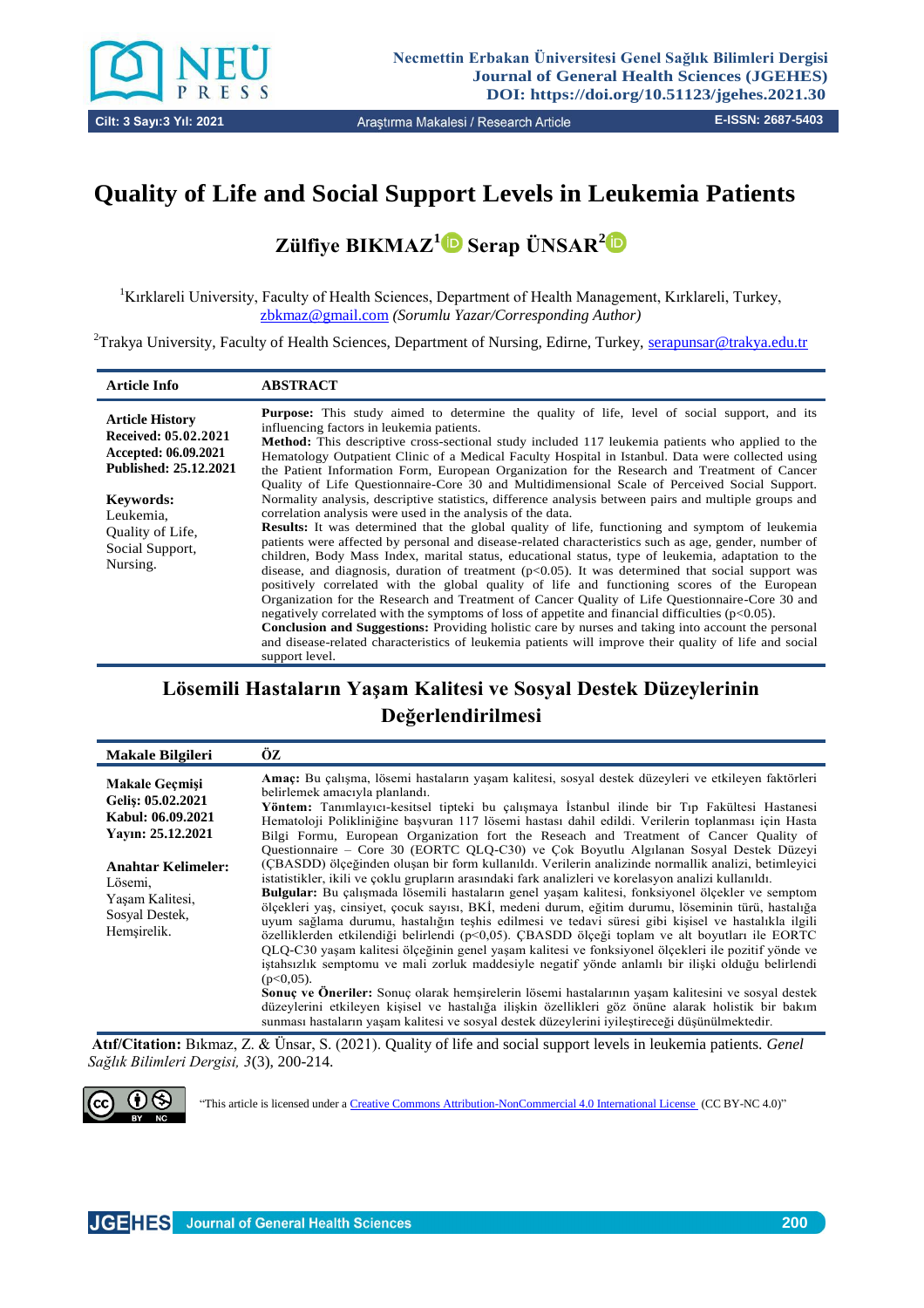## **INTRODUCTION**

Cancer is the second leading cause of death worldwide. It is thought to be responsible for an estimated 9.6 million deaths in 2018. Globally, 1 out of every 6 deaths is related to cancer (World Health Organization [WHO], 2018). Leukemias are among the top ten important types of cancer. 3%/4% (female/male) of cancer deaths in the United States of America occur due to leukemias. 3%/4% (female/male) of new cancer cases consist of leukemias (American Cancer Society, 2019). Leukemias constitute 34% of common blood cancers (Leukemia & Lymphoma Society, 2020). According to Turkey Compositional Database in 2016, the rate of lymphoid leukemia in men was 3.0/100.000 and myeloid leukemia was 2.7/100.000, while they were 1.9/100.000 and 2.3/100.000 in women, respectively (Ministry of Health General Directorate of Public Health, 2019).

Depending on the type of leukemia, many hospitalization occurs as several cycles of consolidation treatment, induction therapy, and remission follow-up is needed. In addition to the risk of chemotherapyrelated toxicity and mortality (Buckley et al., 2014; Tawfik et al., 2016), the quality of life (QOL) deteriorates associated with cancer-related symptoms such as fatigue (Schumacher et al., 2002; Alibhai et al., 2007). Also, patients face uncertainties about the side effects of future chemotherapeutic treatments, future implications of leukemia on family members, functioning status, and working condition (Molica, 2005; Shanafelt et al., 2009). Not only leukemia affects life expectancy, and QOL but also, it may affect the emotional, socio-economic, and functioning status (Cella et al., 2012).

The daily life activities of patients are negatively affected due to diagnosis with a life-threatening disease and chemotherapy treatment. This increases patients' need for social support (SS), which has a prominent role in facilitating coping strategies (Holmegaard Nørskov et al., 2019). SS especially accelerates the recovery process of individuals, increases their compliance with medical treatment and QOL, and extends their life span (Ayaz et al., 2008).

This study was planned to evaluate the QOL, and SS levels of patients who experience leukemia, determine influencing factors, and contribute to the literature in the context of Turkey's cultural, socioeconomic, and health services.

This study sought answers to the following questions.

1. Is there a significant difference of socio-demographic and disease-related characteristics of patients with leukemia on their QOL?

2. Is there a significant difference of socio-demographic and disease-related characteristics of patients with leukemia on perceived SS levels?

3. Is there a significant relationship between gender, age, Body Mass Index (BMI) and number of children, QOL and perceived SS levels of patients with leukemia?

## **METHOD**

This study was designed as descriptive-cross-sectional. This study aimed to determine the quality of life, level of social support, and its influencing factors in leukemia patients.

#### **Research Sample**

The participants consisted of patients who applied to the Hematology Policlinic of a Medical Faculty Hospital in Istanbul, between January to June 2008. The sample of the study consisted of 117 adult volunteers diagnosed with leukemia, not in the terminal period, and without any disability to communicate. Volunteers were selected by the non-probability sampling technique. In a study conducted with the EORTC QLQ-C30 scale, it was the role function  $(65.3\pm33.5)$  with the largest variance among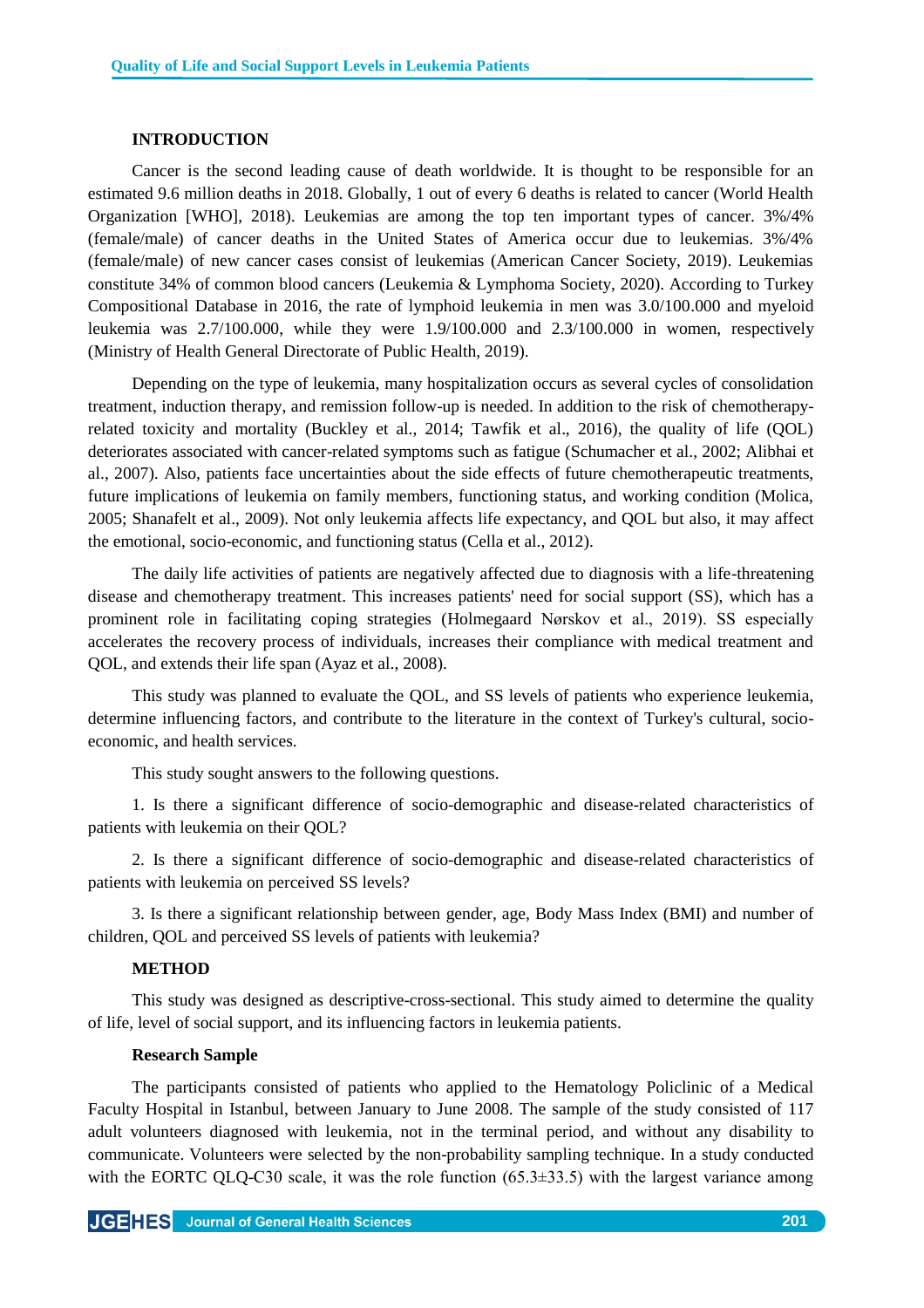the subscales consisting of more than one item for which reliability was calculated (Yun et al., 2004). When the sample size was calculated with this value, a minimum of n:102 individuals were needed to obtain a descriptive sample with a 95% confidence level and 10% error. Considering the risk of missing data, 117 patients were included in the study (Dziura et al. 2013; Straus et al. 2018). Post Hoc power analysis was performed with the G\*Power 3.1.9.6 program. In this analysis, using the mean and standard deviation of the General Quality of Life score, it was found that the sample size of 117 patients was sufficient with a power of d=0.56,  $\alpha$ =0.05, and power (1- $\beta$ ) =0.90 (Cohen, 1992; Faul, et al. 2007).

## **Research Instruments and Processes**

To identify the personal and disease-related characteristics of patients with leukemia, the Patient Information Form was used. Also, the European Organization for the Research and Treatment of Cancer QOL Questionnaire-Core 30 (EORTC QLQ-C30) was used to assess the quality of life. Furthermore, the Multidimensional Scale of Perceived Social Support (MSPSS) scale was used to assess perceivd social support.

The Patient Information Form developed by researchers in line with the literature (Hensel et al., 2002; Herschbach et al., 2004; Aydın, Bektaş & Akdemir, 2006; Santos et al. 2006) consisted of a total of 23 questions including 11 questions about personal characteristics (age, gender, etc.) and 12 questions about disease characteristics (the clinical diagnosis, duration of diagnosis, treatment compliance, etc.).

*EORTC QLQ-C30 Quality of Life Scale***:** EORTC QLQ-C30 Version 3.0 (Bjordal, et al., 2000) scale developed by Aaronson et al. (1993) is a widely used QOL scale for patients with cancer. An adaptation, reliability and validity study of the EORTC QLQ-C30 scale for the Turkish population was carried out in patients with lung cancer by Guzelant et al. (2004). Beser and Öz (2003) conducted a content validity and reliability study for the lymphoma patient group.

The scale was made with 30 items in Sprangers's (1993) study. The scale consists of six subdimensions including physical, role, cognitive, emotional, social functioning, and global QOL. It has three questions for symptom scales including "nausea and vomiting", "pain", and "fatigue". Furthermore, it has six independent items including constipation, insomnia, loss of appetite, diarrhea, shortness of breath, and financial difficulty for assessing general quality of life (Sprangers, 1993). According to the study, a total score of 0 to 100 points can be obtained from the functioning score, symptom score, and global quality of life. High scores on functioning scales and global quality of life, and low scores on symptom scales indicate that the patients' QOL is high (Aaronson et al., 1993; Fayers, et al., 2001; Guzelant et al., 2004).

The measurement method for 28 questions constituting the functional and symptom subscales of the scale is 4-point Likert type scoring (none=1 point and very much=4 points). Scoring in the global quality of life scale is a 7-point Likert type with 1=very bad and 7=excellent. For calculating the scale scores, the scores are converted to 100 by using a formula. For 4-scale items, the range value is used as 6 in 3 and 7-scale items (Fayers et al., 2001). Aaronson et al. (1993) reported Cronbach's alpha values as 0.70 in their study, while the total scale of Cronbach's alpha value in this study was determined as 0.85.

*Multidimensional Scale of Perceived Social Support (MSPSS):* The Multidimensional Scale of Perceived Social Support was developed by Zimet et al. (1988). Its validity and reliability for Turkish society were carried out by Eker and Arkar (1995). Three sub-dimensions of the scale, each consisting of four items, were family  $(3, 4, 8, 11)$ , a friend  $(6, 7, 9, 12)$ , and a special person  $(1, 2, 5, 10)$ . Each item of the scale is scored in a 7-point Likert type. The total score of the subscale was obtained by the sum of the item points within the subscales and the total score of the scale was obtained by the sum of the subscales. The obtained high score indicates a high level of perceived SS (Eker & Arkar, 1995; Eker, Arkar &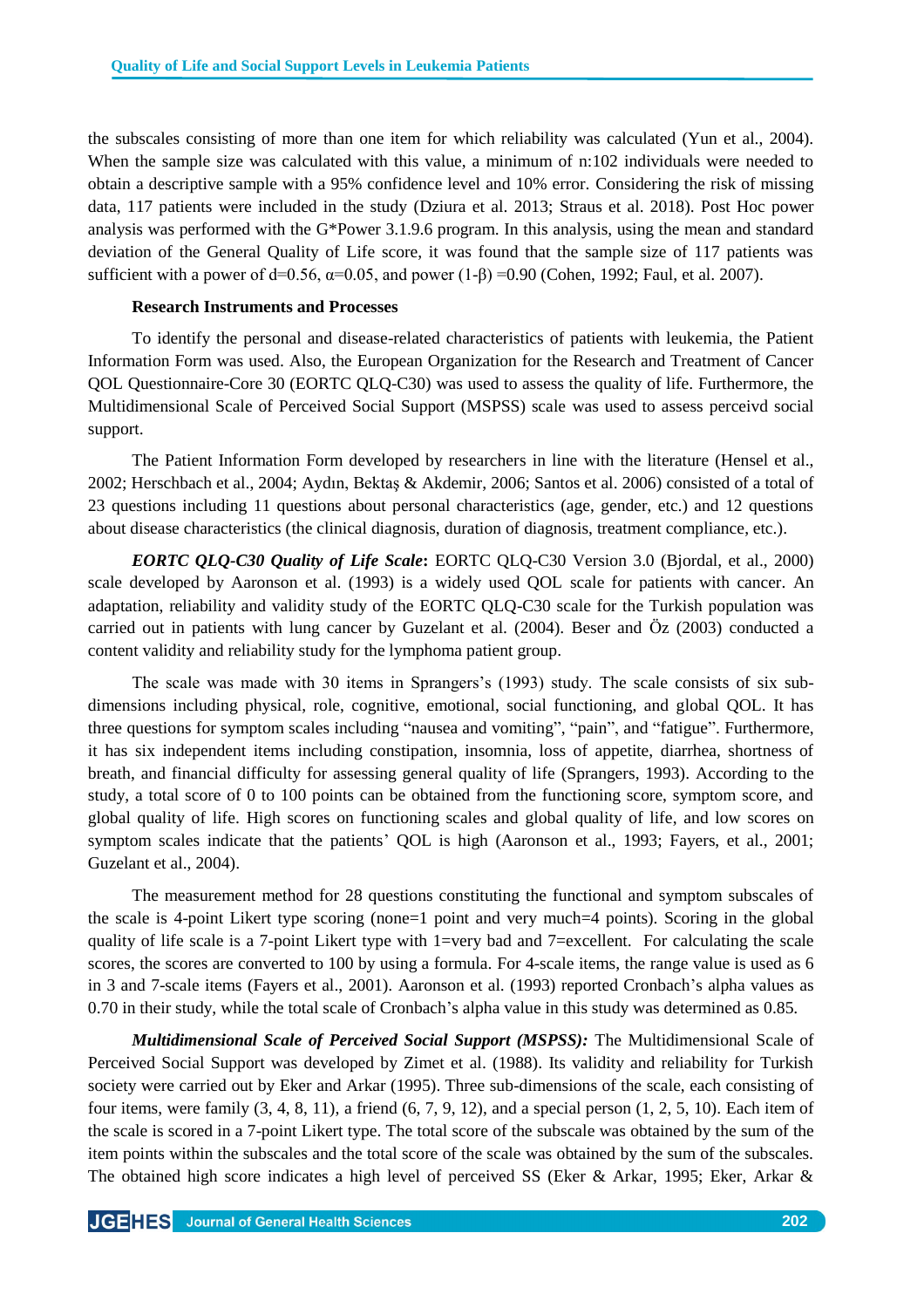Yaldız, 2001). The Cronbach's alpha value of the scale was determined as 0.89 in the study by Eker et al. (2001). In our study, Cronbach's alpha value of the scale was found to be 0.87.

## **Data Analysis**

Statistica 7.0 (License number: 31N6YUCV38) package software was used for statistical analysis. Compliance of the data to normal distribution was tested with One-sample Kolmogorov-Smirnov test. Descriptive statistics were used to evaluate the data. Also, analytic tests such as; Mann-Whitney U and Kruskal-Wallis tests were used to analyze two and multiple variables. The Mann-Whitney U test with Bonferroni correction was used to determine the significance between groups in the Kruskal-Wallis test. Spearman's correlation analysis was used to determine the relationship between variables. The statistical significance level was accepted as  $p<0.05$ .

## **Ethic**

Permission was obtained from Trakya University Faculty of Medicine Ethics Committee (2007/151), and relevant institutions in the study. The patients were informed about the study and their consent was obtained. Volunteerism was taken as a basis for participation in the study.

## **RESULTS**

Table 1 summarized the demographic data of the participants. Table 2 showed the mean scores of the patients' QOL and SS levels. The mean score of global QOL was 59.76 and it was found to be at a moderate level. Levels of fatigue and financial difficulties were found to be more than other symptoms. The mean score of the level of perceived SS of leukemia patients was  $58.04 \pm 17.45$ .

| <b>Parameters</b>        | $\mathbf n$             | $\%$              | <b>Clinical Diagnosis</b>                           |                   | $\frac{0}{0}$     |  |
|--------------------------|-------------------------|-------------------|-----------------------------------------------------|-------------------|-------------------|--|
| Gender                   |                         |                   | Acute Lymphoblastic Leukemia (ALL)                  | 8                 | 6.8               |  |
| Female                   | 44                      | 37.6              | Acute Myeloid Leukemia (AML)                        | 10                | 8.5               |  |
| Male                     | 73                      | 62.4              | Chronic Lymphocytic Leukemia (CLL)                  | 36                | 30.8              |  |
| <b>Marital status</b>    |                         |                   | Chronic Myeloid Leukemia (CML)                      |                   | 53.9              |  |
| Married                  | 94                      | 80.3              | <b>Adaptation status of disease (yes)</b>           | 108               | 92.3              |  |
| Single                   | 15                      | 12.8              | <b>Adaptation status of medication (yes)</b>        | 114               | 97.4              |  |
| Widowed                  | 8                       | 6.9               | <b>Disease perception status</b>                    |                   |                   |  |
| <b>Family type</b>       |                         |                   | A disease that requires long-term treatment         | 104               | 88.9              |  |
| Nuclear families         | 89                      | 76.1              | Thought about medication                            |                   |                   |  |
| <b>Extended families</b> | 28                      | 23.9              | I believe you will cure                             | 58                | 49.6              |  |
| <b>Education level</b>   |                         |                   | Will cure but has many side effects                 | 45                | 38.6              |  |
| Literate                 | 21                      | 17.9              | <b>Identification of the disease time</b>           |                   |                   |  |
| Primary school           | 56                      | 47.9              | $0-6$ months                                        | 12                | 10.3              |  |
| Secondary school         | 22                      | 18.8              | 6 months-1 year                                     | 16                | 13.7              |  |
| Higher education         | 18                      | 15.4              | $1-3$ years                                         | 38                | 32.5              |  |
| Job                      |                         | 3 years and upper |                                                     | 51                | 43.5              |  |
| Housewives               | 31                      | 26.5              |                                                     |                   | $Mean \pm SD$     |  |
| Retired                  | 40                      | 34.2              | Age                                                 |                   | $49.86 \pm 14.85$ |  |
| Working                  | 39                      | 33.3              | Number of children                                  | $2.69 \pm 1.95$   |                   |  |
| Unemployed               | 7                       | 6.0               | Body Mass Index (BMI) $(kg/m2)$<br>$27.25 \pm 5.28$ |                   |                   |  |
|                          | Treatment time (months) |                   |                                                     | $38.18 \pm 32.40$ |                   |  |

**Table 1.** *Personal and Disease Characteristics of Patients (n=117)*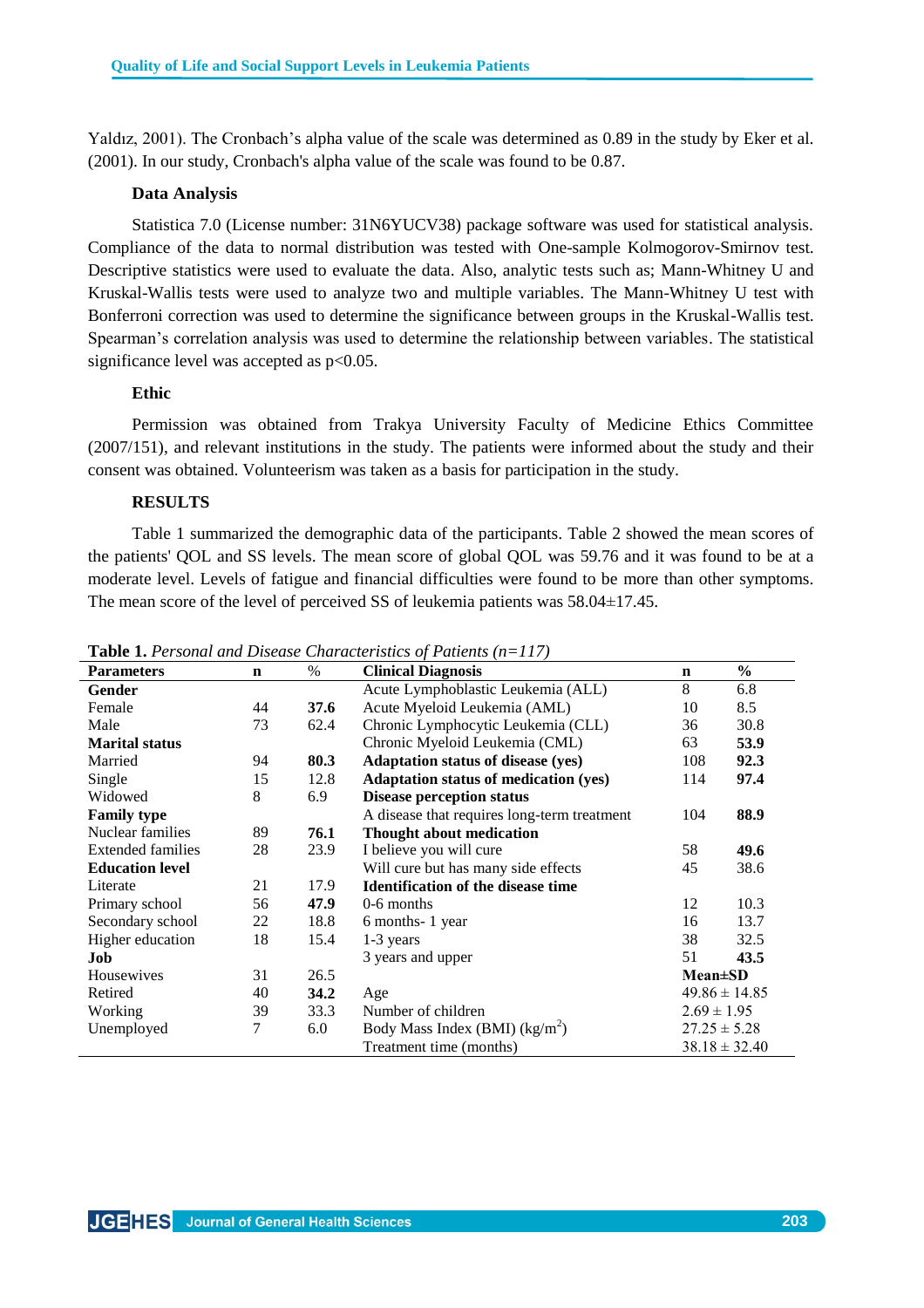| $11.01$ $00/11-11/1$           |                   |                 |
|--------------------------------|-------------------|-----------------|
| <b>EORTC QLQ-C30</b>           | Mean $\pm SD$     | Min-Max         |
| Global quality of life (QOL)   | $59.76 \pm 24.01$ | $0.00 - 100.00$ |
| <b>Functioning scale (FS):</b> |                   |                 |
| Physical Function (PF)         | $71.34 \pm 21.00$ | 13.33 - 100.00  |
| Role Function (RF)             | $82.19 \pm 24.54$ | $0.00 - 100.00$ |
| Cognitive Function (CF)        | $74.22 \pm 25.29$ | $0.00 - 100.00$ |
| <b>Emotional Function (EF)</b> | $70.23 \pm 27.41$ | $0.00 - 100.00$ |
| Social Function (SF)           | $77.21 \pm 28.42$ | $0.00 - 100.00$ |
| Symptom scale and/or items§    |                   |                 |
| Fatigue (FA)                   | $41.12 \pm 27.42$ | $0.00 - 100.00$ |
| Nausea and vomiting (NV)       | $14.39 \pm 24.26$ | $0.00 - 100.00$ |
| Pain (PA)                      | $24.50 \pm 27.47$ | $0.00 - 100.00$ |
| Dyspnoea (DY)                  | $21.37 \pm 28.52$ | $0.00 - 100.00$ |
| Sleep disturbance (SL)         | $35.33 \pm 37.47$ | $0.00 - 100.00$ |
| Appetite (AP)                  | $14.81 \pm 25.31$ | $0.00 - 100.00$ |
| Constipation (CO)              | $19.37 \pm 28.45$ | $0.00 - 100.00$ |
| Diarrhoea (DI)                 | $10.54 \pm 19.89$ | $0.00 - 100.00$ |
| Financial impact (FI)          | $46.44 \pm 39.62$ | $0.00 - 100.00$ |
| <b>MSPSS</b>                   |                   |                 |
| Family                         | $24.03 \pm 5.35$  | $4.00 - 28.00$  |
| Friends                        | $17.85 \pm 8.29$  | $4.00 - 28.00$  |
| Significant other              | $16.16 \pm 8.74$  | $4.00 - 28.00$  |
| Sum                            | $58.04 \pm 17.45$ | 23.00-84.00     |

**Table 2.** *Mean Scores of Patients' Quality of Life and Multidimensional Scale of Perceived Social Support (MSPSS) (n=117)*

‡ Scores range from 0.00-100.00, with a high score indicating a high level of quality of life. § Scores range from 0.00-100.00, with a high score indicating the high frequency of symptoms.

In this study, it was found that the mean scores of physical functioning  $(p=0.038)$  and emotional

functioning (p=0.006) of male patients were higher than women, and the mean score for fatigue symptom  $(p=0.008)$  was found to be lower than that of women. It was determined that the mean score of the global QOL of males was higher than females (p=0.002). It was found that MSPSS mean scores were not affected by gender (p>0.05) (Table 3).

**Table 3.** *Comparison of Quality of Life Scale and MSPSS by Gender*

| r <i>. .</i><br><b>Scales</b>   | Male $(n=73)$     | Female $(n=44)$   |         |          |                |  |
|---------------------------------|-------------------|-------------------|---------|----------|----------------|--|
| <b>EORTC QLQ-C30</b>            | Ort.±SD           | $Ort.\pm SD$      | U       | z        | $\mathbf{p}^*$ |  |
| Global quality of life (QOL)    | $64.62 \pm 23.11$ | $51.71 \pm 23.54$ | 1058.50 | $-3.107$ | 0.002          |  |
| <b>Functioning scale</b>        |                   |                   |         |          |                |  |
| Physical Function (PF)          | $73.79 \pm 22.12$ | $67.27 \pm 18.51$ | 1239.50 | $-2.073$ | 0.038          |  |
| Role Function (RF)              | $84.25 \pm 22.72$ | $78.79 \pm 27.22$ | 1452.50 | $-0.953$ | 0.340          |  |
| Cognitive Function (CF)         | $75.80 \pm 24.34$ | $60.99 \pm 29.90$ | 1122.00 | $-2.747$ | 0.006          |  |
| <b>Emotional Function (EF)</b>  | $76.26 \pm 26.05$ | $70.83 \pm 23.88$ | 1347.50 | $-1.498$ | 0.134          |  |
| Social Function (SF)            | $79.00 \pm 27.50$ | $74.24 \pm 29.96$ | 1443.00 | $-0.977$ | 0.328          |  |
| Symptom scale and/or items      |                   |                   |         |          |                |  |
| Fatigue (FA)                    | $36.38 \pm 27.73$ | $48.99 \pm 25.28$ | 1137.50 | $-2.661$ | 0.008          |  |
| Nausea and vomiting (NV)        | $11.19 \pm 20.80$ | $19.70 \pm 28.59$ | 1322.00 | $-1.844$ | 0.065          |  |
| Pain (PA)                       | $21.46 \pm 26.42$ | $29.55 \pm 28.73$ | 1356.50 | $-1.463$ | 0.144          |  |
| Dyspnoea $(DY)$                 | $22.37 \pm 31.45$ | $19.70 \pm 23.10$ | 1585.00 | $-0.132$ | 0.895          |  |
| Sleep disturbance (SL)          | $33.80 \pm 38.29$ | $37.88 \pm 36.37$ | 1479.00 | $-0.755$ | 0.450          |  |
| Appetite (AP)                   | $14.16 \pm 22.85$ | $15.91 \pm 29.20$ | 1580.00 | $-0.179$ | 0.858          |  |
| Constipation (CO)               | $18.27 \pm 27.24$ | $21.21 \pm 30.58$ | 1545.00 | $-0.394$ | 0.694          |  |
| Diarrhoea (DI)                  | $9.13 \pm 17.80$  | $12.88 \pm 22.98$ | 1498.00 | $-0.798$ | 0.425          |  |
| Financial impact (FI)           | $46.12 \pm 40.69$ | $46.97 \pm 38.26$ | 1583.00 | $-0.134$ | 0.893          |  |
| <b>MSPSS</b>                    |                   |                   |         |          |                |  |
| Family                          | $23.74 \pm 5.19$  | $24.50 \pm 5.64$  | 1374.50 | $-1.358$ | 0.175          |  |
| Friends                         | $19.00 \pm 7.63$  | $15.96 \pm 9.05$  | 1298.50 | $-1.739$ | 0.082          |  |
| Significant other               | $16.63 \pm 8.67$  | $15.39 \pm 8.91$  | 1458.50 | $-0.834$ | 0.404          |  |
| Sum                             | $59.37 \pm 16.93$ | $55.84 \pm 18.27$ | 1407.00 | $-1.121$ | 0.262          |  |
| U= Mann Whitney U<br>* $p<0.05$ |                   |                   |         |          |                |  |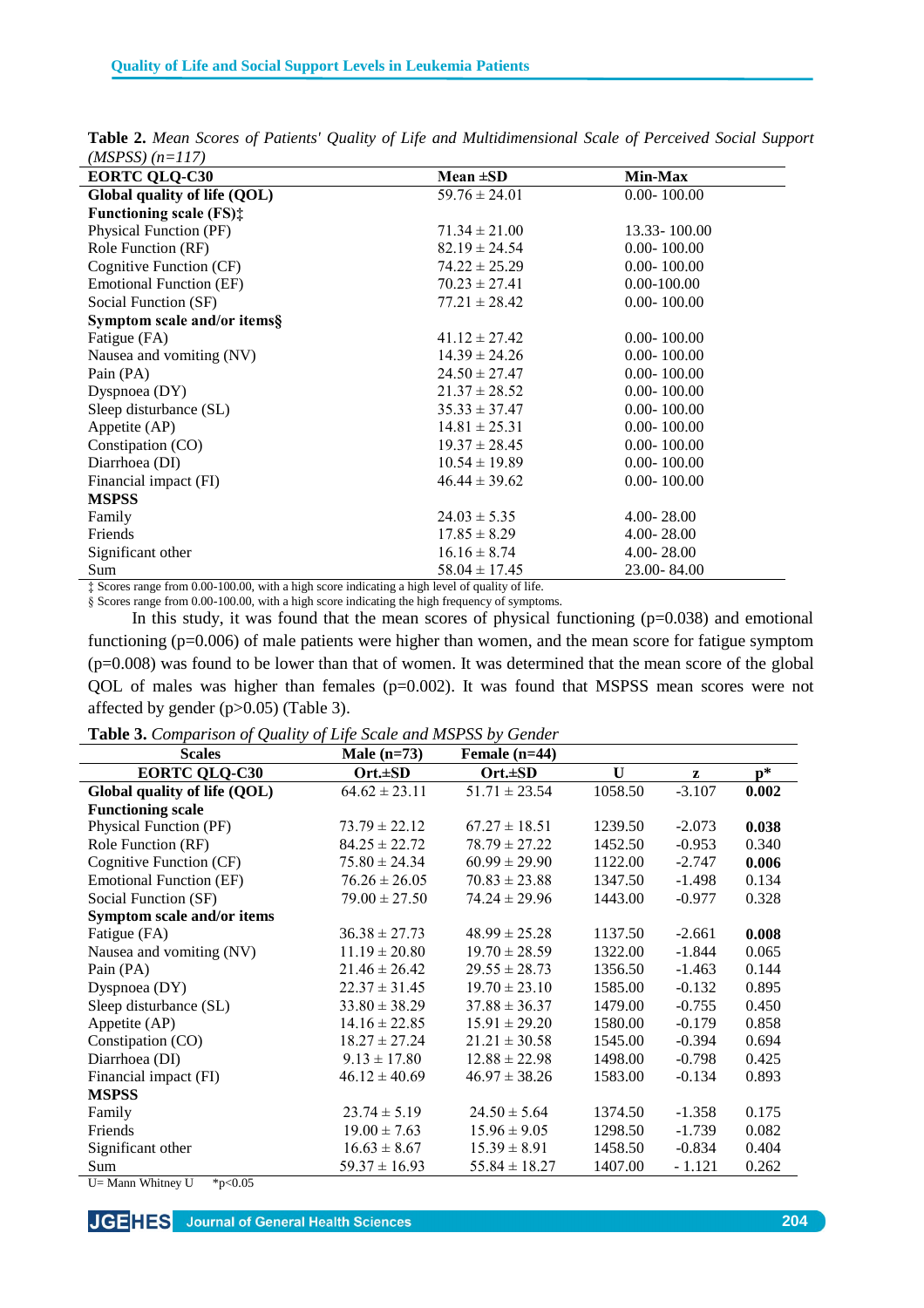In terms of marital status, it was found that the mean score of insomnia symptoms of married patients was statistically lower than the others  $(X^2(2)=11.436, p=0.003)$ . Widowed patients had significantly higher mean scores in the special person sub-dimension of MSPSS compared to married patients  $(X^2(2)=6.653, p=0.036)$  (Not shown as a table).

Study analysis showed that literate patients had lower mean scores of physical functioning than the others (p=0.009). Also, it was determined that those with higher education levels had lower main scores of pain symptoms ( $p=0.012$ ) and financial difficulty compared to primary school graduates ( $p=0.011$ ). Furthhermore, it was found that literate patients had higher mean scores in the family sub-dimension than the others (p=0.036). Regarding the symptom, it was found taht the mean score of fatigue symptom of the patients with nuclear families was lower than the others  $(X^2(2)=6.078, p=0.048)$ . The mean score of pain symptoms was higher in patients with extended families than the others  $(X^2(2)=8.743, p=0.013)$ . It was determined that the mean score of the MSPSS family sub-dimension was higher in patients with extended family than the others  $(X^2(2)=9.039, p=0.011)$  (Not shown as a table).

It was found that in Acute Lymphoblastic Leukemia (ALL) and Acute Myeloid Leukemia (AML) patients, the EORTC QLQ-C30 scale and its sub-dimension scores were not affected  $(p>0.05)$ . It was found that Chronic Lymphocytic Leukemia (CLL) patients had less nausea and vomiting symptoms compared to Chronic Myeloid Leukemia (CML) patients (U=884.00, z=-2.104, p=0.035) and experienced more insomnia (U=846.00, z=-2.207, p=0.027). It was found that patients with chronic leukemia (CL) experienced more fatigue than those with acute leukemia (AL) (U=607.50,  $z=-2.162$ , p=0.031) (Not shown as a table).

Those who adapted to the disease were found to have higher scores in role, emotional, cognitive, and social functioning sub-dimensions than the others  $(p<0.05)$ . The mean scores of nausea and vomiting, loss of appetite, constipation symptoms, and financial difficulties were higher in those who could not adapt to the disease  $(p<0.05)$ . MSPSS family sub-dimension mean score was higher in those who adapted to the disease than those who could not  $(p=0.035)$  (Not shown as a table).

It was found that patients with a diagnosis of the disease less than 6 months experienced less fatigue  $(X^2(3)=13.280, p=0.004)$ . Those who perceived leukemia as a disease requiring long-term treatment had a lower mean score of emotional functioning  $(U=309.00, z=-2.881, p=0.004)$  and a higher mean score of fatigue symptoms (U=385.00, z=-2.187, p=0.029). It was determined that the general health status, social functioning, fatigue and pain symptoms of the patients who believed that "drugs will cure but have many side effects" were significantly different from the others ( $p=0.004$ ,  $p=0.011$ ,  $p=0.048$ , p=0.001, respectively) (Not shown as a table).

When the relationship of EORTC QLQ-C30 scale and sub-dimension scores with some variables are examined; there was a weak negative correlation of age with nausea and vomiting symptoms  $(p=0.007)$ , and between BMI and loss of appetite  $(p=0.008)$ . There was a weak positive correlation  $(p=0.017)$  between the number of children and pain symptoms  $(p=0.002)$  and between duration of diagnosis and loss of appetite symptom, and a weak negative correlation between duration of diagnosis and constipation symptom ( $p=0.043$ ). There was a weak negative correlation ( $p=0.045$ ) between the duration of treatment and the cognitive functioning score, and a weak positive correlation with loss of appetite  $(p=0.015)$ . A weak positive correlation was found between BMI and the number of children with MSPSS family sub-dimension (p=0.008, p=0.047, respectively). Table 4 shows the relationship between some variables of the patients and their QOL and level of SS.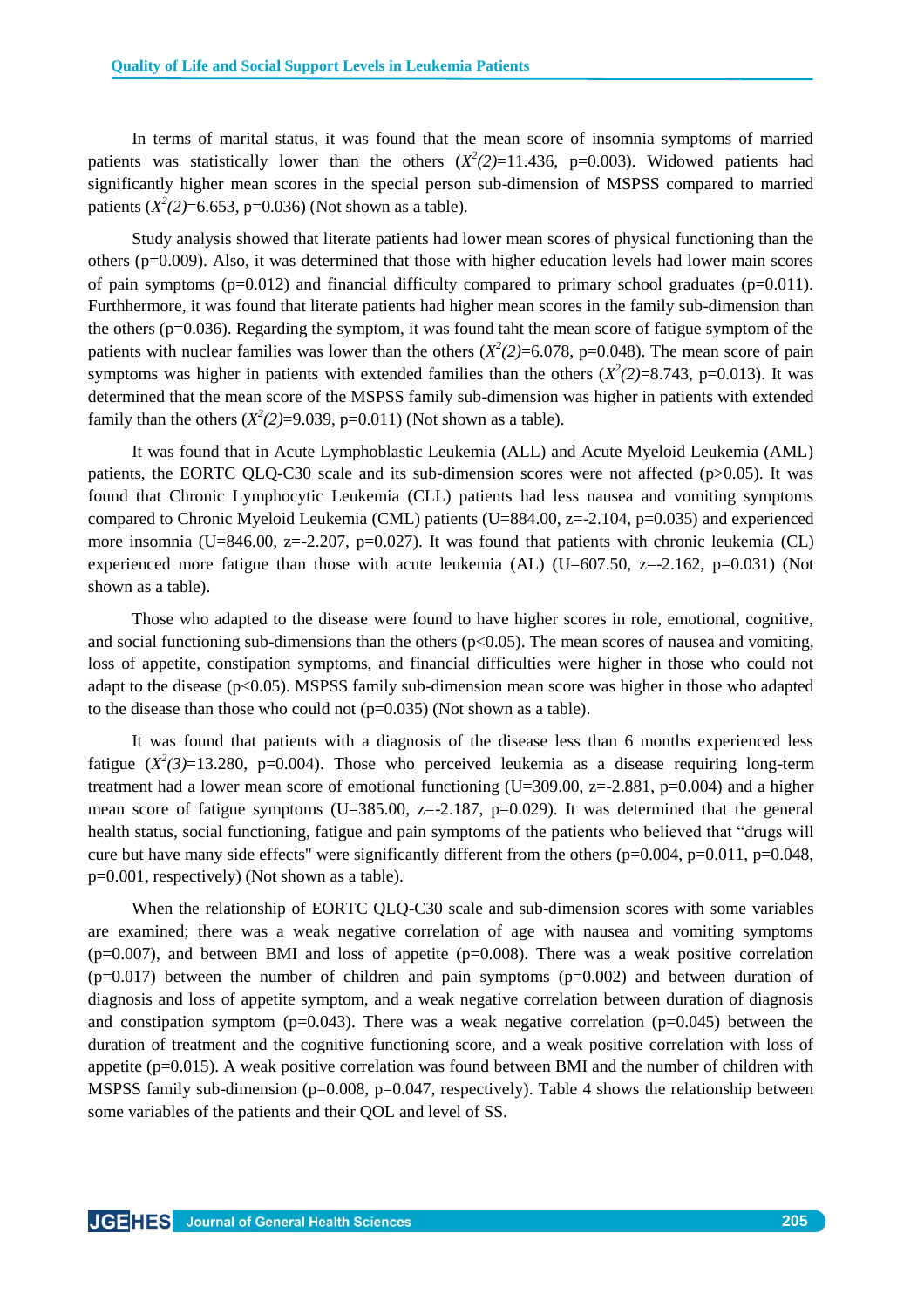$\sim$ 

| Table 4. Comparison of the Relationship of EORTC QLQ-C30 Quality of Life Scale with Multidimensional Scale of Perceived Social Support and Some |  |  |
|-------------------------------------------------------------------------------------------------------------------------------------------------|--|--|
| Variables***                                                                                                                                    |  |  |

|                            | <b>EORTC QLQ-C30</b>           | Age         | <b>BMI</b>  | Number of | <b>Diagnosis</b> | <b>Treatment</b> | <b>MSPSS</b>  | Family      | <b>Friends</b>       | <b>Significant</b> |
|----------------------------|--------------------------------|-------------|-------------|-----------|------------------|------------------|---------------|-------------|----------------------|--------------------|
|                            |                                |             |             | children  | time             | time             | <b>Sum</b>    |             |                      | other              |
|                            | Global quality of life         | $-0.018$    | $-0.062$    | $-0.142$  | $-0.105$         | $-0.107$         | $0.370**$     | 0.228       | $0.279***$           | $0.347**$          |
|                            | (QOL)                          | 0.849       | 0.506       | 0.128     | 0.261            | 0.261            | < 0.001       | 0.014       | 0.002                | < 0.001            |
|                            | <b>Physical Function (PF)</b>  | $-0.131$    | $-0.026$    | $-0.141$  | $-0.093$         | $-0.139$         | 0.178         | 0.071       | $0.183$ <sup>*</sup> | 0.147              |
|                            |                                | 0.159       | 0.781       | 0.128     | 0.317            | 0.135            | 0.055         | 0.444       | 0.048                | 0.114              |
|                            | Role Function (RF)             | $-0.018$    | $-0.093$    | $-0.140$  | 0.003            | $-0.002$         | 0.109         | 0.155       | 0.040                | 0.080              |
|                            |                                | 0.847       | 0.319       | 0.132     | 0.975            | 0.983            | 0.244         | 0.095       | 0.671                | 0.393              |
| <b>Functioning Scale</b>   | <b>Cognitive Function (CF)</b> | 0.121       | $-0.050$    | $-0.008$  | $-0.035$         | $-0.069$         | $0.250**$     | $0.260**$   | $0.237***$           | 0.146              |
|                            |                                | 0.193       | 0.594       | 0.931     | 0.707            | 0.457            | 0.007         | 0.005       | 0.010                | 0.115              |
|                            | <b>Emotional Function (EF)</b> | r0.037      | $-0.069$    | $-0.102$  | $-0.148$         | $-0.186$         | $0.206*$      | $0.207*$    | 0.198                | 0.076              |
|                            |                                | 0.689       | 0.459       | 0.273     | 0.111            | 0.045            | 0.026         | 0.025       | 0.032                | 0.417              |
|                            | <b>Social Function (SF)</b>    | 0.110       | 0.032       | $-0.055$  | 0.060            | 0.009            | $0.239$ **    | $0.316***$  | 0.161                | 0.165              |
|                            |                                | 0.237       | 0.732       | 0.556     | 0.523            | 0.927            | 0.010         | 0.001       | 0.082                | 0.075              |
|                            | Fatigue (FA)                   | $-0.048$    | 0.053       | 0.038     | 0.104            | 0.136            | $-0.176$      | $-0.118$    | $-0.157$             | $-0.148$           |
|                            |                                | 0.609       | 0.574       | 0.685     | 0.264            | 0.142            | 0.058         | 0.204       | 0.091                | 0.110              |
|                            | Nausea and vomiting (NV)       | $-0.249$ ** | $-0.017$    | 0.028     | $-0.038$         | $-0.008$         | $-0.113$      | $-0.104$    | $-0.036$             | $-0.144$           |
|                            |                                | 0.007       | 0.858       | 0.765     | 0.684            | 0.931            | 0.225         | 0.265       | 0.703                | 0.122              |
| Symptom scale and/or items | Pain (PA)                      | 0.010       | 0.125       | $0.289**$ | 0.081            | 0.116            | $-0.068$      | $-0.051$    | $-0.095$             | $-0.046$           |
|                            |                                | 0.919       | 0.181       | 0.002     | 0.386            | 0.212            | 0.468         | 0.581       | 0.309                | 0.624              |
|                            | Dyspnoea (DY)                  | 0.012       | 0.154       | 0.079     | 0.106            | 0.095            | $-0.176$      | $-0.098$    | $-0.170$             | $-0.139$           |
|                            |                                | 0.899       | 0.098       | 0.396     | 0.257            | 0.310            | 0.057         | 0.294       | 0.067                | 0.136              |
|                            | Sleep disturbance (SL)         | $-0.081$    | $-0.011$    | $-0.125$  | 0.099            | 0.155            | 0.040         | $-0.110$    | $-0.004$             | 0.127              |
|                            |                                | 0.387       | 0.905       | 0.180     | 0.288            | 0.095            | 0.665         | 0.236       | 0.963                | 0.172              |
|                            | Appetite (AP)                  | $-0.142$    | $-0.246$ ** | $-0.016$  | 0.221            | 0.224            | $-0.203$ $^*$ | $-0.138$    | $-0.167$             | $-0.200*$          |
|                            |                                | 0.128       | 0.008       | 0.861     | 0.017            | 0.015            | 0.028         | 0.139       | 0.073                | 0.030              |
|                            | Constipation (CO)              | 0.095       | $-0.133$    | 0.057     | $-0.187$         | $-0.118$         | $-0.036$      | $-0.105$    | 0.030                | $-0.046$           |
|                            |                                | 0.306       | 0.152       | 0.545     | 0.043            | 0.206            | 0.704         | 0.260       | 0.746                | 0.623              |
|                            | Diarrhoea (DI)                 | $-0.073$    | $-0.040$    | 0.029     | 0.001            | 0.021            | $-0.081$      | $-0.176$    | $-0.015$             | $-0.073$           |
|                            |                                | 0.431       | 0.665       | 0.755     | 0.995            | 0.825            | 0.386         | 0.058       | 0.874                | 0.434              |
|                            | <b>Financial impact (FI)</b>   | $-0.027$    | 0.034       | 0.172     | $-0.059$         | $-0.005$         | $-0.255***$   | $-0.321$ ** | $-0.156$             | $-0.172$           |
|                            |                                | 0.771       | 0.719       | 0.063     | 0.529            | 0.960            | 0.006         | < 0.001     | 0.092                | 0.063              |

\* Significant correlation at 0.05 level, \*\* Significant correlation at 0.01 level, \*\*\* Correlation between scales: Spearmans' rho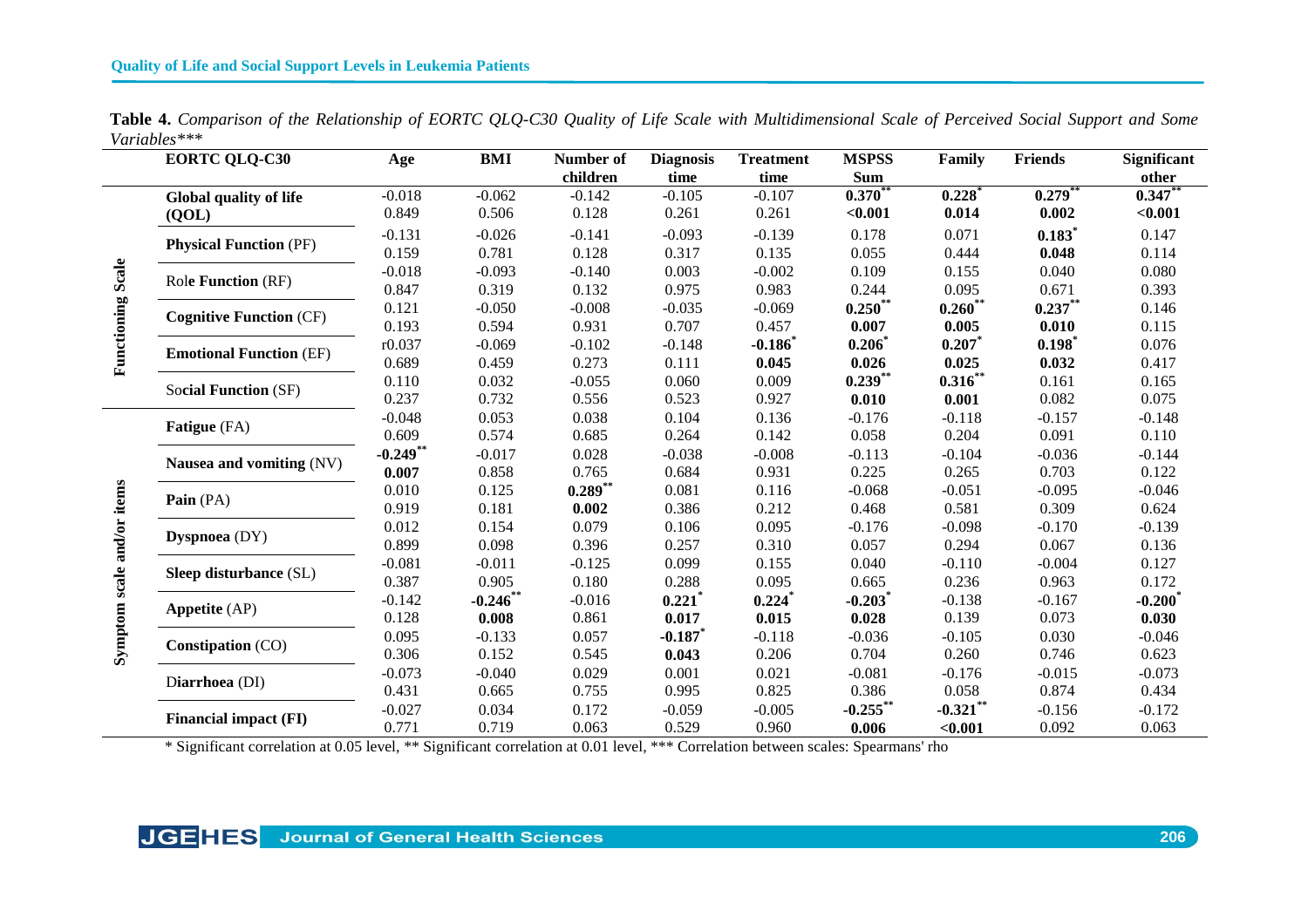## **DISCUSSION**

Depending on the disease and the treatment process, changes are expected in the life quality of patients with leukemia. Quality of life and SS opportunities should be determined in order to plan care within the frame of the patient's needs. In this study, it was aimed to determine the QOL and SS levels of patients with leukemia and the effects of socio-demographic, economic, and disease-related variables affecting these variables. It was determined that the global QOL of the patients participating in the study was moderate. When the literature on global QOL is examined; the mean global QOL was 49.30 points at diagnosis in the AML patient group (Efficace et al. 2019), 76.9 points in early-stage breast cancer cases, and 57.6 points in metastatic breast cancer cases (Mierzynska et al., 2020). In a study conducted with a blood cancer patient group in Pakistan, the mean global QOL was 25.95 (Malik et al. 2021). AlFayyad et al. (2020) found poor health-related quality of life (HRQoL) mean scores using the Functional Assessment of Cancer Therapy-Leukemia (FACT-Leu) scale in the adult leukemia patient group. The level of global QOL varies depending on factors such as the type of cancer, the chemotherapy protocol used, and hospitalization status.

Study analysis showed that the patients had the highest score for role functioning and the lowest score for emotional functioning. In the study of Mierzynska et al. (2020), it is reported that it is physical and social functioning for early-stage breast cancer cases and cognitive functioning for metastatic breast cancer cases. Malik et al. (2021) reported that the highest mean score in the blood cancer group was physical function. Efficace et al. (2019) reported that the highest mean score in the AML patient group at diagnosis was cognitive functioning.

This study showed that, while financial difficulty had the highest average score among symptom scales, three symptoms were higher than the others; fatigue, insomnia, pain. Malik et al. (2021) reported that the symptoms with the highest scores were insomnia, dyspnea, and diarrhea in the blood cancer patients group. AlFayyad et al. (2020) reported that anorexia is a statistically significant predictor of clinically significant fatigue. Altmore et al. (2018) reported that the symptoms with the highest score in the polycythemia vera patient group were fatigue, insomnia, and pain. Efficace et al. (2019) reported that the symptoms with the highest score in the AML patient group at diagnosis were fatigue, dyspnea, and insomnia. Lepretre et al. (2019) reported that those with the minimal residual disease had higher dyspnea, insomnia, and loss of appetite scores than those without in the ALL patient group. Mierzynska et al. (2020) reported insomnia, fatigue and pain in the early-stage breast cancer group, and fatigue, insomnia, pain and dyspnea (mean pain and dyspnea scores are the same) for the metastatic breast cancer group. The costs of certain adverse events (AEs) (infusion reaction, neutropenia, infection, anemia, thrombocytopenia, and febrile neutropenia) are associated with a significant economic burden in CLL (Waweru et al. 2019). It can be said that the low emotional functioning scores of leukemia patients are due to future anxiety associated with being diagnosed with leukemia, the long treatment process and the perception of the poor expectation for the life expectancy. The patients may experience more intense symptoms of fatigue, insomnia, and pain, depending on the severity of the disease and treatment-related symptoms. The financial difficulties of the patients are because most of the costs are covered by the patients because of the inability to fully cover the treatment costs by their social security or the length of the necessary bureaucratic process (preparation of drug reports, etc.) and due to a decrease in the level of income because of the patients' inability to work during the treatment process. In the current study, the total mean score of the patients in MSPSS was determined as 58.04±17.45. It was found that the patients received the highest support from the family and the lowest support from the special person. Bakan and Guraksin (2017) reported that the level of SS mean score was 59.19±17.15 points with the highest level of support from family and the lowest from friends. Han and Choi (2018) reported a moderate level of family support in the hematological cancer group. Efficace et al. (2011) stated that low social support reduces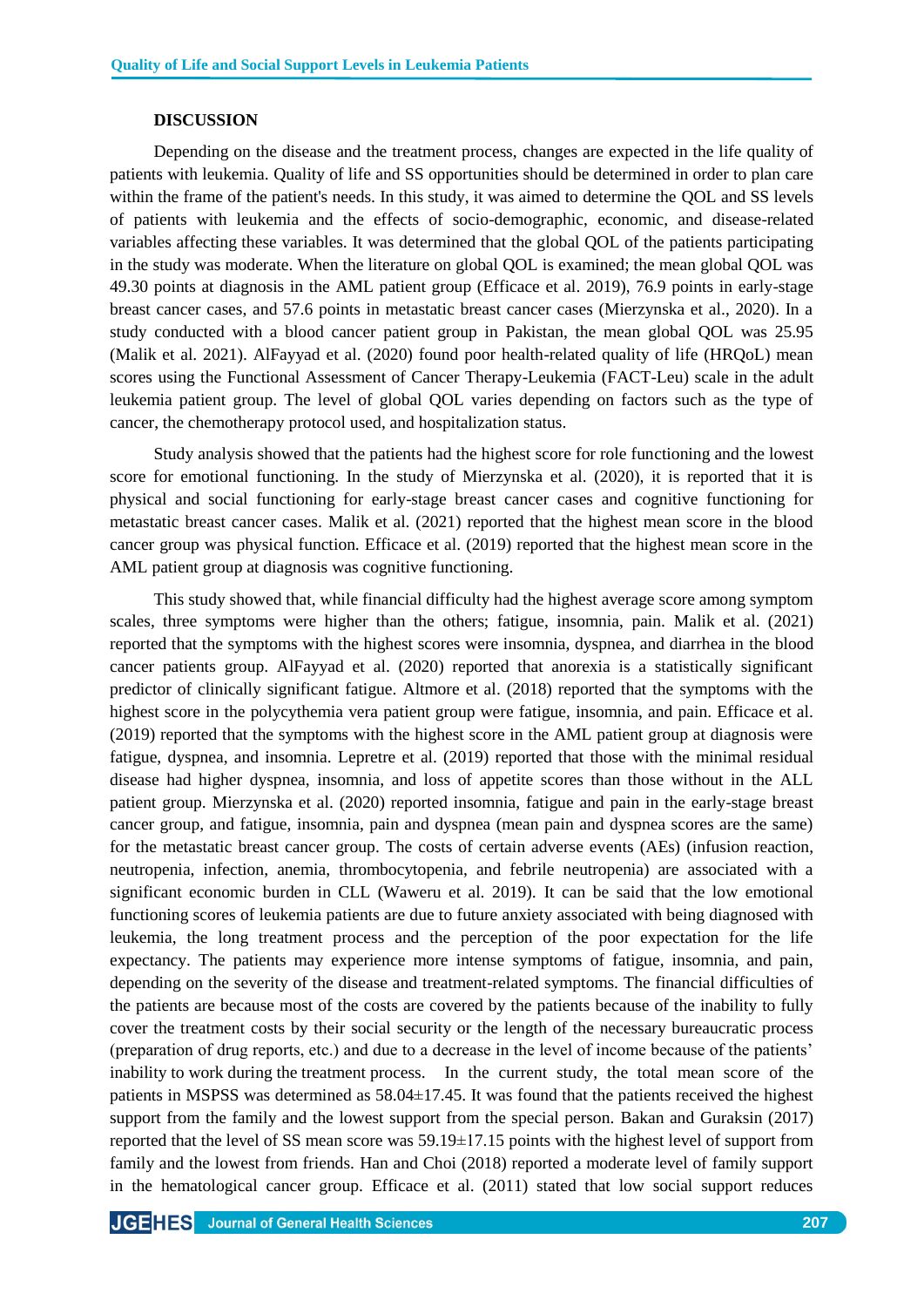adherence to long-term treatment in CML patients receiving Imatinib. Holmegaard Nørskov et al. (2019) reported in a qualitative study with a group of acute leukemia patients that social support from family, friends, and other patients is invaluable in managing a new social identity as a cancer patient and re-establishing a sense of normalcy in daily life. Borregaard Myrhøja et al. (2020) stated that with the role of peer support of treated acute leukemia patients, it provides hope to newly diagnosed acute leukemia patients and facilitates post-cancer recovery through self-confidence. In our study, the general SS levels of leukemia patients were found to be good. Receiving the highest support from the family may be associated with the traditional Turkish family structure.

In the study, it was determined that male patients had better QOL, physical and emotional functioning, and fatigue levels compared to female patients. In this study, although not statistically significant, social support level scores of females were lower than males. According to Sacha et al. (2017), males with CML had a better QOL than females. Pashos et al. (2013) stated that in the CLL patient group, males had a better FACT-Leu total score than females. Malik et al. (2021) highlighted relatively better HRQoL among female blood cancer patients. Pashos et al. (2013) reported worse physical scores and fatigue scores in females than males in the CLL patient group. Waweru et al. (2019) reported higher fatigue scores in females compared to males in CLL patients. According to AlFayyad et al. (2020), gender was not a predictor of clinically significant fatigue. Pashos et al. (2013) stated that females had better social/family scores than males in the CLL patient group. Females have worse QOL and lower SS scores which are thought to be associated with the prevalence of patriarchal mentality in the Turkish culture, women's responsibilities related to gender roles, and their lack of sufficient social networks to support them since most of them are housewives.

This study showed that, the mean MSPSS special person sub-dimension mean score was higher in widowed patients than married patients. In the study of Bakan and Guraksin (2017), the perceived family SS scores of the married patients were higher than the others. The lower mean score of the general health status of the married patients compared to the others may be related to the existence of responsibilities for the children and family and concerns for the future.

In the study, the physical functioning of the literate patients was worse than the others. It was found that patients with a higher education level experienced less pain than others and less financial difficulties than primary school graduates. Liao et al. (2014) reports the years of education, and fatigue were factors related to the change of physical and role functioning. In this study, it was found that literate patients had higher mean scores in the MSPSS family sub-dimension than the others. In the study of Savcı (2006), it is reported that high school/college graduates have a higher score of total perceived SS and perceived SS from friends and those who graduated from secondary school have higher scores of perceived SS from family than the others. In the study Caliskan et al. (2015), it is reported in cancer patients who graduated from secondary school had a higher level of SS scores than illiterate patients. The relationship between the increase in the QOL and the increase in education level is thought to be related to the complex features of leukemia treatment, good financial means with increased education level, and increased SS.

In the current study, it was found that being diagnosed with AL or CL did not make a significant difference in terms of QOL and SS level. It was found CLL patients had less nausea and vomiting symptoms compared to CML patients and experienced more insomnia. It was found that patients with CL experienced more fatigue than those with AL. According to Bosshard et al. (2018), patients with AML had a lower HRQoL than other cancer patients or the general population. Similarly, patients who received intensive and non-intensive chemotherapy reported high psychological distress (El-Jawahri et al. 2018). It was determined that CML patients experienced more nausea and vomiting and less insomnia than CLL patients. In the study of Pamuk et al. (2008), Hodgkin's Lymphoma (HL)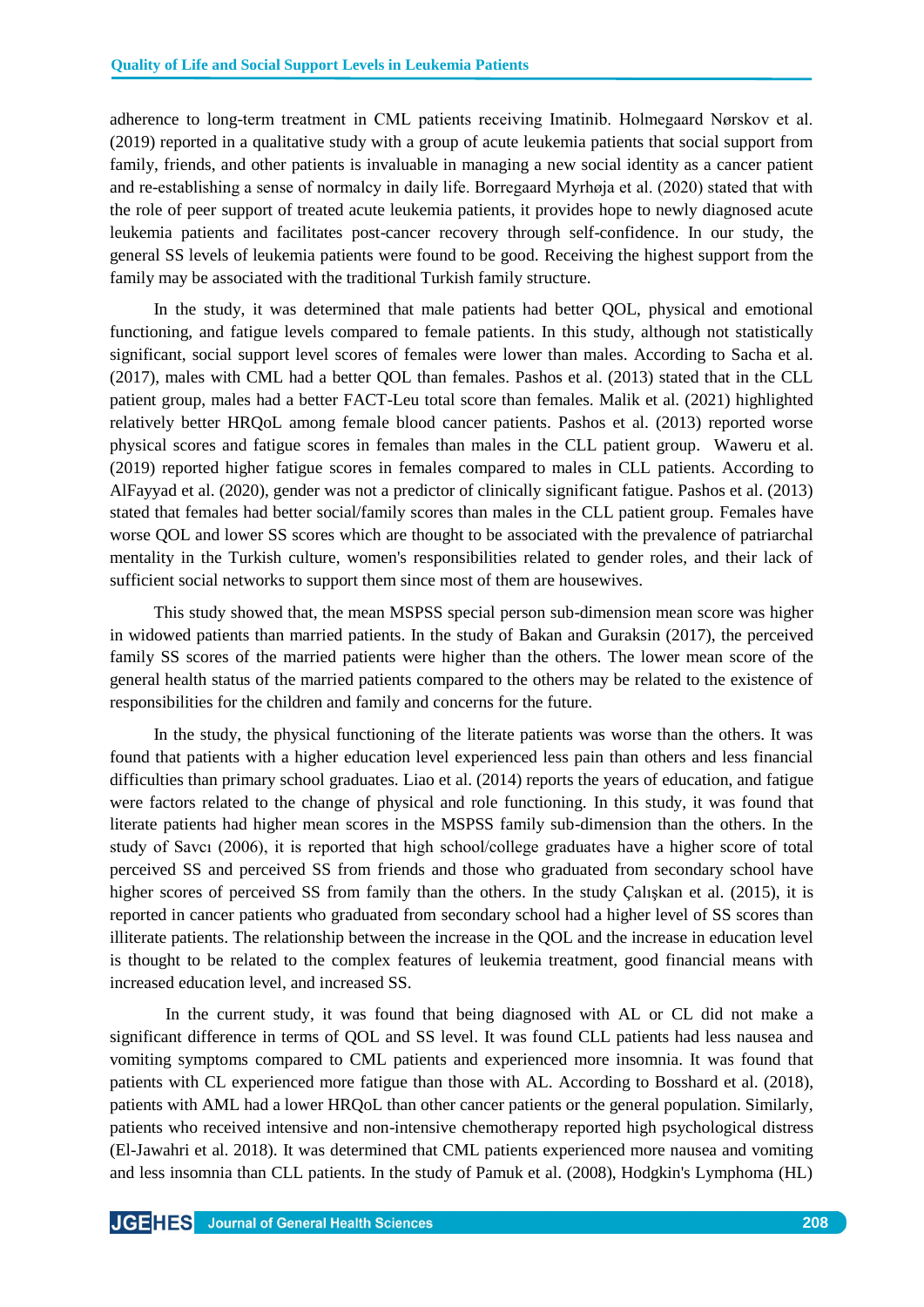patients' EORTC QLQ-C30 physical functioning score was higher than AML, Multiple Myeloma (MM), and Non-Hodgkin Lymphoma (NHL) patients, and the social functioning score of AML and MM patients was lower than in HL and CLL patients. Tinsley et al. (2017) reported that high-risk Myelodysplastic Syndrome (MDS) and AML patients who received intensive treatment had a significant increase in their QOL associated with a decrease in disease-related symptoms compared to those who did not receive treatment. Zimmermann et al. (2013) reported that among patients with AL, those with loss of energy, sleeping difficulty, and pain were more likely to report intense anxiety/sadness. Cella et al. (2012) reported that there is no significant difference between AL and CL patient groups in terms of QOL and sub-dimension scores, except for social well-being scores. In a study, they compared CLL patients with the general population of similar age group, Holtzer-Goor et al. (2015) reported that the symptoms of fatigue, dyspnea, insomnia, loss of appetite, and financial difficulties were significantly worse as well as the EORTC QLQ-C30 and all functioning scales. Waweru et al. (2019) reported that CLL patients had significantly worse fatigue, anxiety, physical functioning, social functioning, depression, sleep disturbance, and pain interactions than the general population. The higher rate of nausea and vomiting symptoms in CML patients is thought to be due to the treatment used and its side effects. The fact that CLL patients had more symptoms of insomnia in our study is thought to be related to advanced age.

In the study; there was a weak negative correlation of age with nausea and vomiting symptoms and between BMI and loss of appetite; a weak positive correlation between the number of children and pain symptoms and between duration of diagnosis and loss of appetite symptom, and a weak negative correlation between duration of diagnosis and constipation symptom; a weak negative correlation between the duration of treatment and the cognitive functioning score, and a weak positive correlation with loss of appetite. According to Shaulov et al. (2019), severe pain was associated with younger age, lower performance status, being diagnosed with ALL, and the time elapsed from the start of chemotherapy. Savcı (2006) determined that there is a weak negative relationship between age and perception of health, and as the duration of diagnosis and treatment increase, the overall score of the general QOL and SS level decreases. Levin et al. (2007) reported that age has significant effects on QOL in patients with CLL, the physical QOL of the patients diagnosed for more than six years, and the social and emotional QOL in newly diagnosed patients are worse than the others. There is a positive correlation between age and general health scores (Pamuk et al., 2008). Kurt and Unsar (2008) reported that post-treatment symptoms, age and BMI do not affect the QOL. Among the reasons for the decrease in nausea and vomiting symptoms with the increase of age may be due to the increase in the duration of the treatment and the experience of the patients regarding symptom management. It can be said that increased family support, economic support, feeling less stress, and better eating habits can have a positive effect on BMI. As the diagnosis and treatment time increases, the increase in loss of appetite is thought to be related to increased nausea and vomiting due to the effects of chemotherapy treatment on the gastrointestinal tract.

In the current study, it was found that with the increase of EORTC QLQ-C30 score, family, friend, special person, and general SS increased. It was determined that the MSPSS scale score was positively correlated with global QOL and functioning scales except for physical and role functioning, and negatively correlated with financial difficulty and loss of appetite symptom. Similar to MSPSS, family sub-dimension score was found to be positively correlated with global QOL, functioning scales excluding physical and role functioning, and negatively related to financial difficulty. It was determined that as the MSPSS friend sub-dimension score increased, the global QOL, emotional, physical, and cognitive functioning scores also increased. It was found that the global QOL score increased and the score of loss of appetite symptom decreased with increasing special person support. Santos et al. (2006) reported that as the level of SS increases, pain and insomnia symptoms decrease in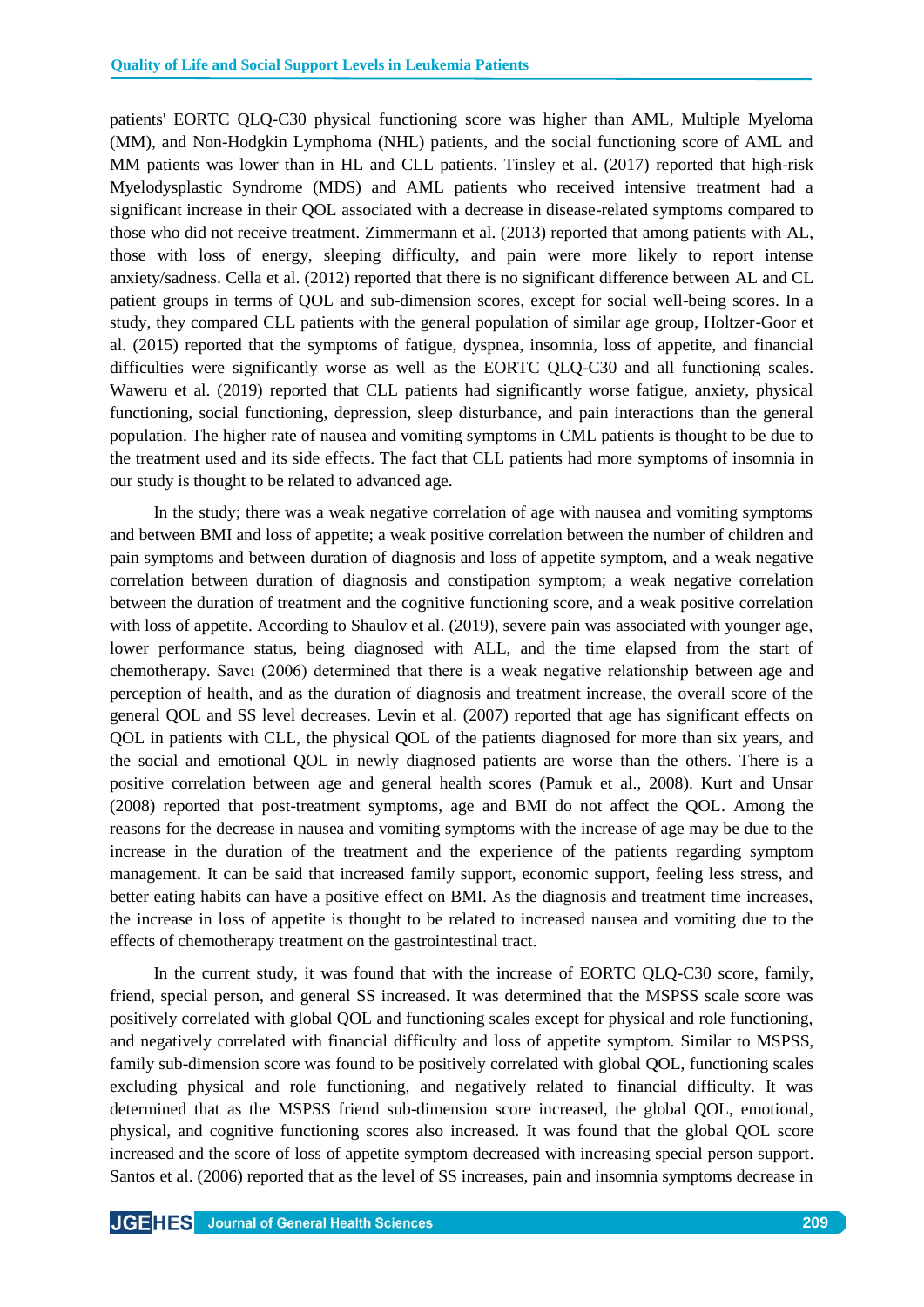patients with hematologic malignancy. Oh et al. (2020) reported that breast cancer patients with medium-high SS levels experience less severe chemotherapy-related physical and emotional distress. Henriques et al. (2020) report that elderly individuals with socioeconomically disadvantaged economic levels have a lower QOL, and SS of family, friends, and other important people reduces social inequality in the QOL later in life, regardless of age and gender. In the study of Craveiro (2017) with individuals aged 50 and over living in Europe; characteristics related to the structure and quality of social connections are associated with better health status. Ng et al. (2015) reported that MSPSS and general QOL are positively correlated in breast cancer cases while MSPSS is negatively correlated with anxiety and depression. Zeng et al. (2021) reported that higher health utility scores were significantly associated with a higher level of social support in the leukemia patient group. Albercht and Bryant (2019) emphasizes that adult patients undergoing leukemia treatment support the effectiveness of psychosocial interventions to reduce psychological well-being and distress. According to Wang et al. (2021), a family participatory dignity therapy program in the hematological cancer group increased patients' hope, mental well-being, and family harmony. Liao et al. (2014), reported that personalised supportive care, information provision, symptom management, self-efficacy skill training, and counselling, was critical for improving the QOL in cancer patients, but psychosocial health assessment and counseling still required development.

## **CONCLUSION AND SUGGESTIONS**

In conclusion, this study found that various personal, disease- and treatment-related characteristics influence the QOL, symptoms, and SS level of the patients. An increase in the SS level that patients receive from family, friends, and special persons, improves their QOL, physical, emotional, cognitive, and social functioning. As the SS level of patients decreases, loss of appetite and financial problems increase.

As a result, providing holistic care by nurses considering the personal (age, gender, etc.) and disease-related characteristics (duration of treatment and diagnose, etc.) that affect the QOL and SS levels of leukemia patients, regular evaluations with valid and reliable scales to determine the QOL and SS levels of patients, defining and strengthening the social networks of patients, improving the adaptation process to the disease by establishing effective communication between the patient and the caregivers are recommended.

**Limitations:** Since the study was limited to the opinions of patients who were treated in the Hematology outpatient clinic of a university hospital, the obtained results cannot be generalized to society.

## **Acknowledgements**

We thank you to Prof. Zafer BAŞLAR, Prof. Necdet SÜT for your contribution.

#### **Financial Support**

No financial support.

#### **Conflict of Interest**

No conflict of interest.

## **Author Contributions**

Design: Z.B., S.Ü.; Data Collection or Processing: Z.B.; Analysis or Interpretation: Z.B., S.Ü.; Literature Search: Z.B.; Writing: Z.B.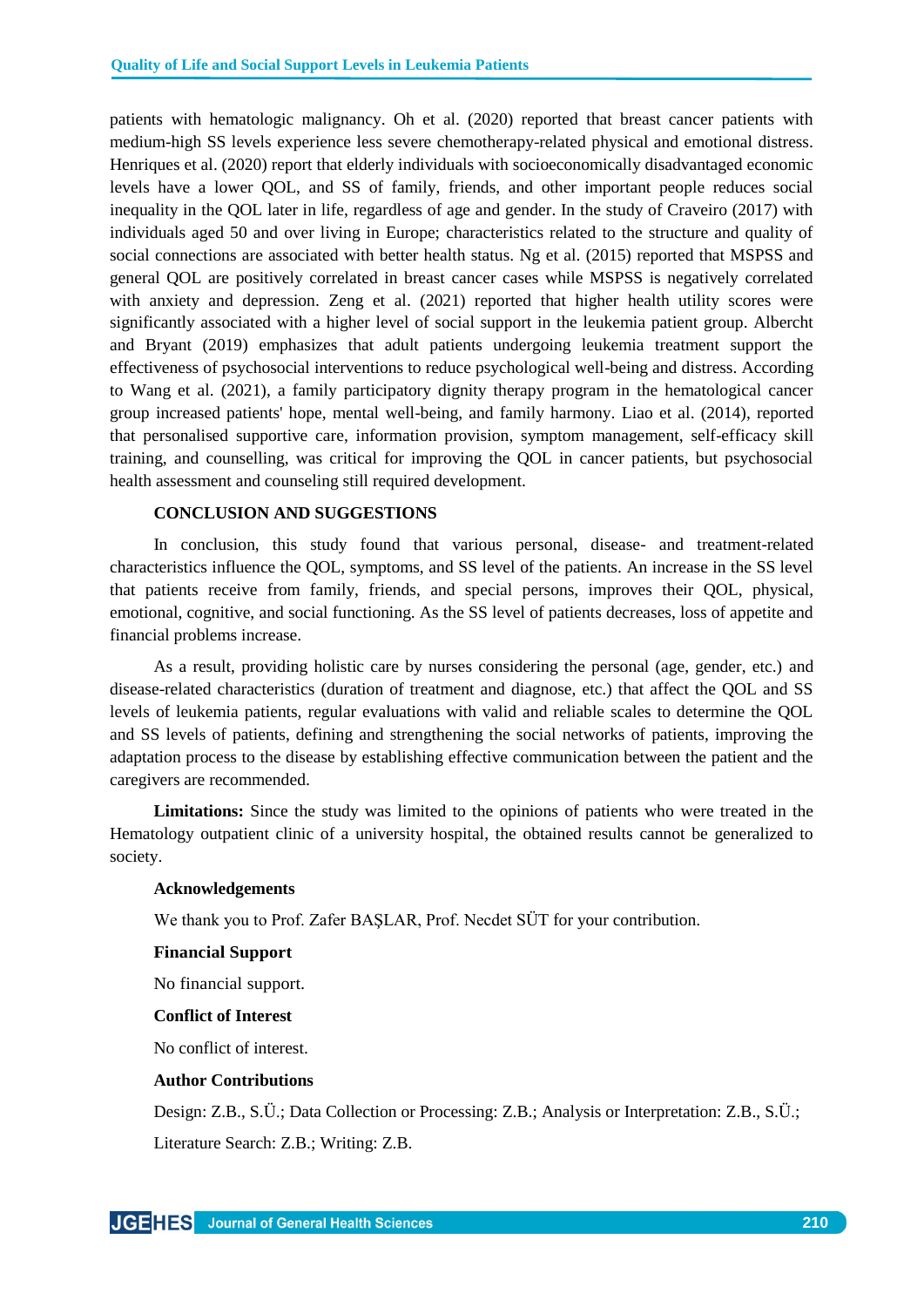#### **REFERENCES**

- Aaronson, N.K., Ahmedzai, S.A., Bergman, B., Bullinger, M., Cull, A., Duez, N.J., Filiberti, A., Flechtner, H., Fleishman, S.B., de Haes, J.C.J.M., Kaasa, S., Klee, M., Osoba, D., Razavi, D., Rofe, P.B., Schraub, S., Sneeuw, K., Sullivan, M., Takeda, F., & the European Organization for Research and Treatment of Cancer Study Group on Quality of Life (1993). The European Organization for Research and Treatment of Cancer QLQ-C30: A quality-of-life instrument for use in international clinical trials in oncology. *Journal of National Cancer Institute*, *85*(5), 365-376. <https://doi.org/10.1093/jnci/85.5.365>
- Albercht, T.A., & Bryant, A.L. (2019). Psychological and financial distress managementin adults with acute leukemia. *Seminars in Oncology Nursing*, *35*(6),150952.<https://pubmed.ncbi.nlm.nih.gov/31753705/>
- AlFayyad, I., Al-Tannir, M., Yaqub, M., Heena, H., AlMukaibil, N., Ghazwani, M., Abu-Shaheen, A. (2020). Clinically significant fatigue in adult leukemia patients: Prevalence, predictors, and ımpact on quality of life. *Cureus*, *12*(12), e12245. [https://www.cureus.com/articles/47497-clinically-significant-fatigue-in-adult](https://www.cureus.com/articles/47497-clinically-significant-fatigue-in-adult-leukemia-patients-prevalence-predictors-and-impact-on-quality-of-life)[leukemia-patients-prevalence-predictors-and-impact-on-quality-of-life](https://www.cureus.com/articles/47497-clinically-significant-fatigue-in-adult-leukemia-patients-prevalence-predictors-and-impact-on-quality-of-life)
- Alibhai, S.M.H., Leach, M., Kermalli, H., Gupta, V., Kowgier, M. E., Tomlinson, G.A., Brandwein, J., Buckstein, R. & Minden, M.D. (2007). The impact of acute myeloid leukemia and its treatment on quality of life and functional status in older adults. *Critical Reviews in Oncology/Hematology*, *64*(1), 19–30. <https://pubmed.ncbi.nlm.nih.gov/17765568/>
- Altmore, I., Gerds, A.T., Lessen, D., Colucci, P., Parasuraman BPharm S., Chamikara Paranagama, D., & Mesa, R.A. (2018). Correlation between MPN-SAF TSS and EORTC QLQ-C30 scores in patients with PV: Data from the reveal study. *Blood*, *132*(Supplement 1), 2259.<https://doi.org/10.1182/blood-2018-99-112937>
- American Cancer Society (2019). *Cancer Facts & Figures 2019*. American Cancer Society. [https://www.cancer.org/content/dam/cancer-org/research/cancer-facts-and-statistics/annual-cancer-facts-and](https://www.cancer.org/content/dam/cancer-org/research/cancer-facts-and-statistics/annual-cancer-facts-and-figures/2019/cancer-facts-and-figures-2019.pdf%20ET:%2007.07.2020)[figures/2019/cancer-facts-and-figures-2019.pdf%20ET:%2007.07.2020](https://www.cancer.org/content/dam/cancer-org/research/cancer-facts-and-statistics/annual-cancer-facts-and-figures/2019/cancer-facts-and-figures-2019.pdf%20ET:%2007.07.2020)
- Ayaz, S., Yaman Efe, Ş. & Korukluoğlu, S. (2008). Level of perceived social support of patients with gynaecological cancer and affecting factors. *Turkiye Klinikleri J Med Sci*. *28*(6), 880-885. [https://www.turkiyeklinikleri.com/article/en-jinekolojik-kanserli-hastalarin-algiladiklari-sosyal-destek](https://www.turkiyeklinikleri.com/article/en-jinekolojik-kanserli-hastalarin-algiladiklari-sosyal-destek-duzeyleri-ve-etkileyen-faktorler-52677.html)[duzeyleri-ve-etkileyen-faktorler-52677.html](https://www.turkiyeklinikleri.com/article/en-jinekolojik-kanserli-hastalarin-algiladiklari-sosyal-destek-duzeyleri-ve-etkileyen-faktorler-52677.html)
- Aydın Bektaş, H. & Akdemir, N. (2006). The assessment of functional status in individual's who have cancer. *Turkiye Klinikleri J Med Sci*. *26*(5), 488-499. [https://www.turkiyeklinikleri.com/article/en-kanserli](https://www.turkiyeklinikleri.com/article/en-kanserli-bireylerin-fonksiyonel-durumlarinin-degerlendirilmesi-46538.html)[bireylerin-fonksiyonel-durumlarinin-degerlendirilmesi-46538.html](https://www.turkiyeklinikleri.com/article/en-kanserli-bireylerin-fonksiyonel-durumlarinin-degerlendirilmesi-46538.html)
- Bakan, B.A., & Guraksin, A. (2017). Factors affecting quality of life and level social support in cancer patients. *Belitung Nursing Journal*, *3*(2), 54-64.<https://doi.org/10.33546/bnj.48>
- Beser, N., & Öz, F. (2003). Kemoterapi alan Lenfomalı hastaların anksiyete-depresyon düzeyleri ve yaşam kalitesi. *C.Ü. Hemşirelik Yüksek Okulu Dergisi*, *7*(1), 47-58. <http://eskidergi.cumhuriyet.edu.tr/makale/623.pdf>
- Bjordal, K., de Graeff, A., Fayers, P.M., Hammerlid, E., van Pottelsberghe, C., Curran, D., Ahlner-Elmqvist, M., Maher, E.J., Meyza, J.W., Brédart, A., Söderholm, A.L., Arraras, J.J., Feine, J.S., Abendstein, H., Morton, R.P., Pignon, T., Huguenin, P., Bottomly, A., Kaasa, S. & on behalf of the EORTC Quality of Life Group (2000). A 12 country field study of the EORTC QLQ-C30 (version 3.0) and the head and neck cancer specific module (The EORTC QLQ-H&N35). *European Journal of Cancer*, *36*, 213-219. [https://doi.org/10.1016/S0959-8049\(00\)00186-6](https://doi.org/10.1016/S0959-8049(00)00186-6)
- Borregaard Myrhøja, C., Holmegaard Nørskova, K., Jarden, M., & Rydahl-Hansen, S. (2020). The motivation to volunteer as a peer support provider to newly diagnosed patients with acute leukemia – A qualitative interview study. *European Journal of Oncology Nursing*, 46 (1017509, 1-6. <https://doi.org/10.1016/j.ejon.2020.101750>
- Bosshard, R., O'Reilly, K., Ralston S., Chadda, S., & Cork, D. (2018). Systematic reviews of economic burden and health-related quality of life in patients with acute myeloid leukemia. *Cancer Treatment Reviews*, 69, 224-232.<https://doi.org/10.1016/j.ctrv.2018.07.005>
- Buckley, S. A., Othus, M., Vainstein, V., Abkowitz, J. L., Estey, E. H., & Walter, R. B. (2014). Prediction of adverse events during intensive induction chemotherapy for acute myeloid leukemia or high-grade myelodysplastic syndromes. *American Journal of Hematology*, *89*(4), 423–428. <https://pubmed.ncbi.nlm.nih.gov/24382796/>
- Cella, D., Jensen, S.E., Webster, K., Du, H., Lai, J-S., Rosen, S., Tallman, M.S., & Yount, S. (2012). Measuring health-related quality of life in leukemia: The functional assessment of cancer therapy–leukemia (FACT-Leu) questionnaire. *Value in Health*, *15*(8),1051-1058[. http://dx.doi.org/10.1016/j.jval.2012.08.2210](http://dx.doi.org/10.1016/j.jval.2012.08.2210)
- Cohen, J. (1992). Statistical Power Analysis. *Current Directions in Psychological Science*, *1*(3), 98–101. <https://doi.org/10.1111%2F1467-8721.ep10768783>
- Craveiro, D. (2017). The role of personal social networks on health inequalities across European regions. *Health & Place, 45*, 24–31.<http://dx.doi.org/10.1016/j.healthplace.2017.02.007>
- Çalışkan, T., Duran, S., Karadaş, A., Ergün, S., & Tekir, Ö. (2015). Assessment the levels of life quality and

JGEHES Journal of General Health Sciences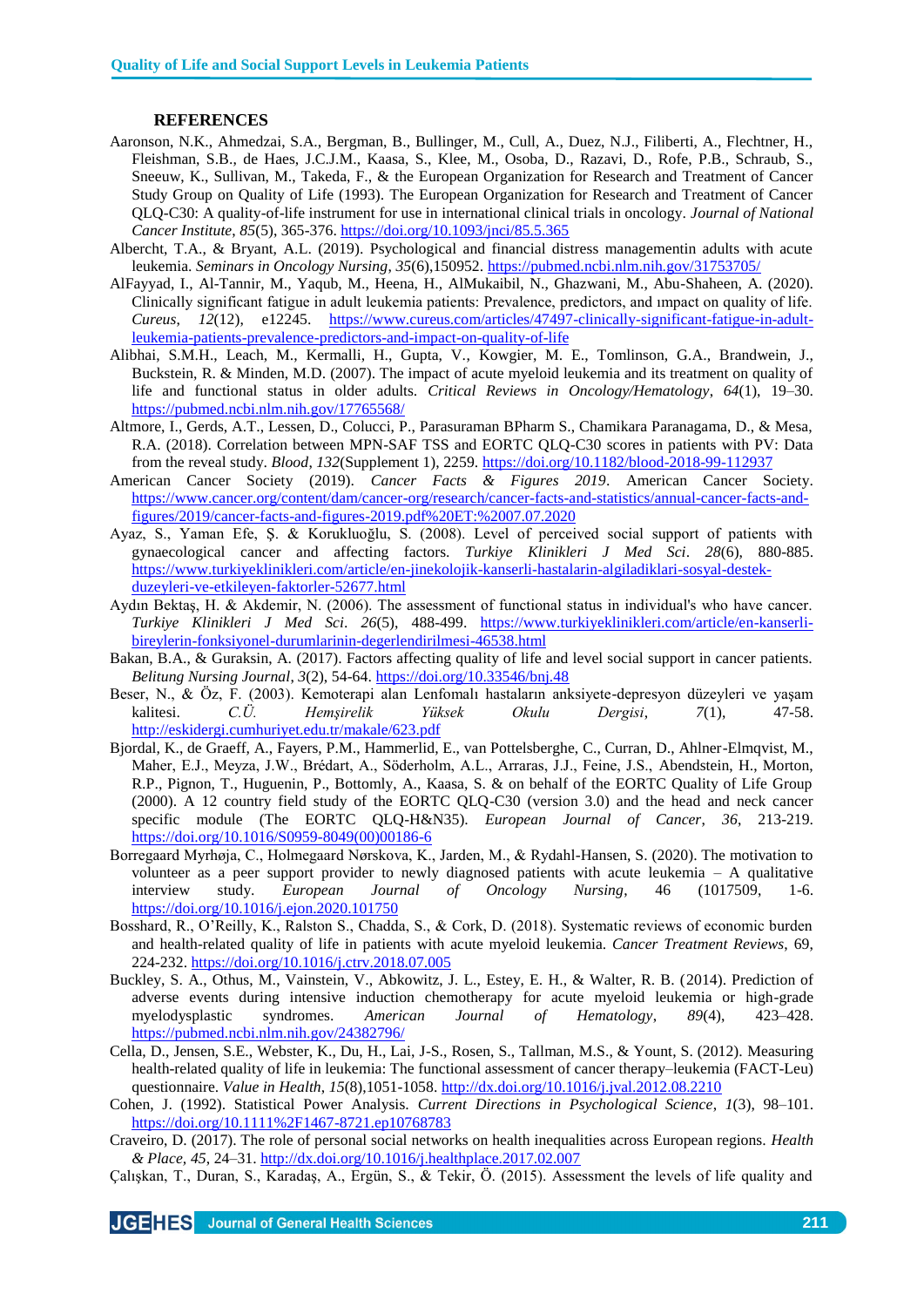social support of the cancer patients. *Kırıkkale Üniversitesi Tıp Fakültesi Dergisi*, *17*(1), 27-36. <https://dergipark.org.tr/tr/pub/kutfd/issue/10160/124910>

- Dziura, J.D., Post, L.A., Zhao, Q., Fu, Z., & Peduzzi, P. (2013). Strategies for dealing with missing data in clinical trials: from design to analysis. *Yale Journal of Biology And Medicine, 86*, 343-358. PMC3767219. <https://www.ncbi.nlm.nih.gov/pmc/articles/PMC3767219/#R47>
- Efficace, F., Baccarani, M., Breccia, M., Alimena, G., Rosti, G., Cottone, F., Castagnetti, F., Lambertenghi Deliliers, G., Russo Rossi, A., Pardini, S., Gherlinzoni, F., Salvucci, M., Tiribelli, M., Vignetti, M., & Mandelli, F. (2011). Investigating personal and treatment related factors associated with adherence behavior in patients with chronic myeloid leukemia receiving long term Imatinib therapy. *Blood*, *118*(21), 1026. <http://doi.org/10.1182/blood.V118.21.1026.1026>
- Efficace, F., Cottone, F., Sommer, K., Kieffer, J., Aaronson, N., Fayers, P., Groenvold, M., Caocci, G., Lo Coco, F., Gaidano, G., Niscola, P., Baccarani, M., Rosti, G., Venditti, A., Emanuele, A., Fazi, P., Vignetti, M., & Giesinger, J., (2019). Validation of the European Organisation for Research and Treatment of Cancer Quality of Life Questionnaire Core 30 summary score in patients with hematologic malignancies. *Value in Health*, *22*(11), 1303-1310.<https://doi.org/10.1016/j.jval.2019.06.004>
- Eker, D., & Arkar, H. (1995). Çok Boyutlu Algılanan Sosyal Destek Ölçeğinin Faktör Yapısı, Geçerlilik ve Güvenirliği. *Turkish Journal of Psychology*, *10*(34), 45-55. <https://www.psikolog.org.tr/tr/yayinlar/dergiler/1031828/tpd1300443319950000m000290.pdf>
- Eker, D., Arkar, H., & Yaldız, H. (2001). Factorial structure, validity, and reliability of revised form of the Multidimensional Scale of Perceived Social Support. *Turkish Journal of Psychiatry*, *12*(1), 17-25. <http://www.turkpsikiyatri.com/c12s1/cokboyutlualgilanan.pdf>
- El-Jawahri, A., waldman, L., Greer, J., Abel G.A., Steensma, D.P., Brunner, A.M., Fathi, A.T., DeAngelo, D.J., Wadleigh, M., Hobbs, G.S., Amrein, P.C., Stone, R.M., & Temel, J.S. (2018). Quality of life and psychological distress in patients with Acute Myeloid Leukemia (AML). *Blood*, *132*(1), 2291. <http://doi.org/10.1182/blood-2018-99-114246>
- Faul, F., Erdfelder, E., Lang, A.-G., & Buchner, A. (2007). G\*Power 3: A flexible statistical power analysis program for the social, behavioral, and biomedical sciences. *Behavior Research Methods*, 39, 175-191. <https://doi.org/10.3758/BF03193146>
- Fayers, P.M., Aaronson, N.K., Bjordal, K., Groenvold, M., Curran, D., Bottomley, A., & on behalf of the EORTC Quality of Life Group (2001). *The EORTC QLQ-C30 Scoring Manual (3rd Edition)*. European Organisation for Research and Treatment of Cancer, Brussels. <https://www.eortc.be/qol/files/SCManualQLQ-C30.pdf>
- Guzelant, A., Goksel, T., Ozkok, S., Tasbakan, S., Aysan, T., & Bottomley, A. (2004). The European Organization for Research and Treatment of Cancer QLQ-C30: an examination into the cultural validity and reliability of the Turkish version of the EORTC QLQ-C30. *European Journal of Cancer Care*, *13*, 135-144. <https://doi.org/10.1111/j.1365-2354.2003.00435.x>
- Han, A., & Choi, J.S. (2018). Factors influencing infection prevention self-care behaviors in patients with hematologic cancer after discharge. *European Journal off Oncology Nursing*, *35*, 102-106. <https://doi.org/10.1016/j.ejon.2018.06.005>
- Herschbach, P., Keller, M., Knight, L., Brandl, T., Huber, B., Henrich, G., & Marten-Mittag, B. (2004) Psychological problems of cancer patients: a cancer distress screening with a cancer-specific questionnaire. *British Journal of Cancer, 91,* 504–511.<https://doi.org/10.1038/sj.bjc.6601986>
- Henriques, A., Silva, S., Severo, M., Fraga,, S., & Barros, H. (2020). Socioeconomic position and quality of life among older people: The mediating role of social support. *Preventive Medicine*, *135*, 1-6. <https://doi.org/10.1016/j.ypmed.2020.106073>
- Hensel, M., Egerer, G., Schneeweiss, A., Goldschmidt, H., & Ho, A. D. (2002). Quality of life and rehabilitation in social and professional life after autologous stem cell transplantation. *Annals of Oncology*, *13*(2), 209– 217.<https://pubmed.ncbi.nlm.nih.gov/11885996/>
- Holmegaard Nørskov, K., Overgaard, D., Lomborg, K., Kjeldsen, L., & Jarden, M. (2019). Patients experiences and social support needs following the diagnosis and initial treatment of acute leukemia- A qualitative study. *European Journal of Oncology Nursing*, *41*, 49-55.<https://pubmed.ncbi.nlm.nih.gov/31358257/>
- Holtzer-Goor, K.M., Schaafsma, M.R., Joosten, P., Posthuma, E.F.M., Wittebol, S., Huijgens, P.C., Mattijssen, E.J.M., Vreugdenhil, G., Visser, H., Peters, W.G., Erjavec, Z., Wijermans, P.W., Daenen, S.M.G.J., van der Hem, K.G., van Oers, M.H.J. & Uyl-de Groot, C.A. (2015). Quality of life of patients with chronic lymphocytic leukaemia in the Netherlands: results of a longitudinal multicentre study. *Qual Life Res*., 24,2895–2906[. https://doi.org/10.1007/s11136-015-1039-y](https://doi.org/10.1007/s11136-015-1039-y)
- Kurt, S., & Unsar, S. (2011). Assessment of symptom control in patients with cancer in Northwestern Turkey. *Eur J Oncol Nurs*., *15*(2), 137-44.<https://doi.org/10.1016/j.ejon.2010.07.004>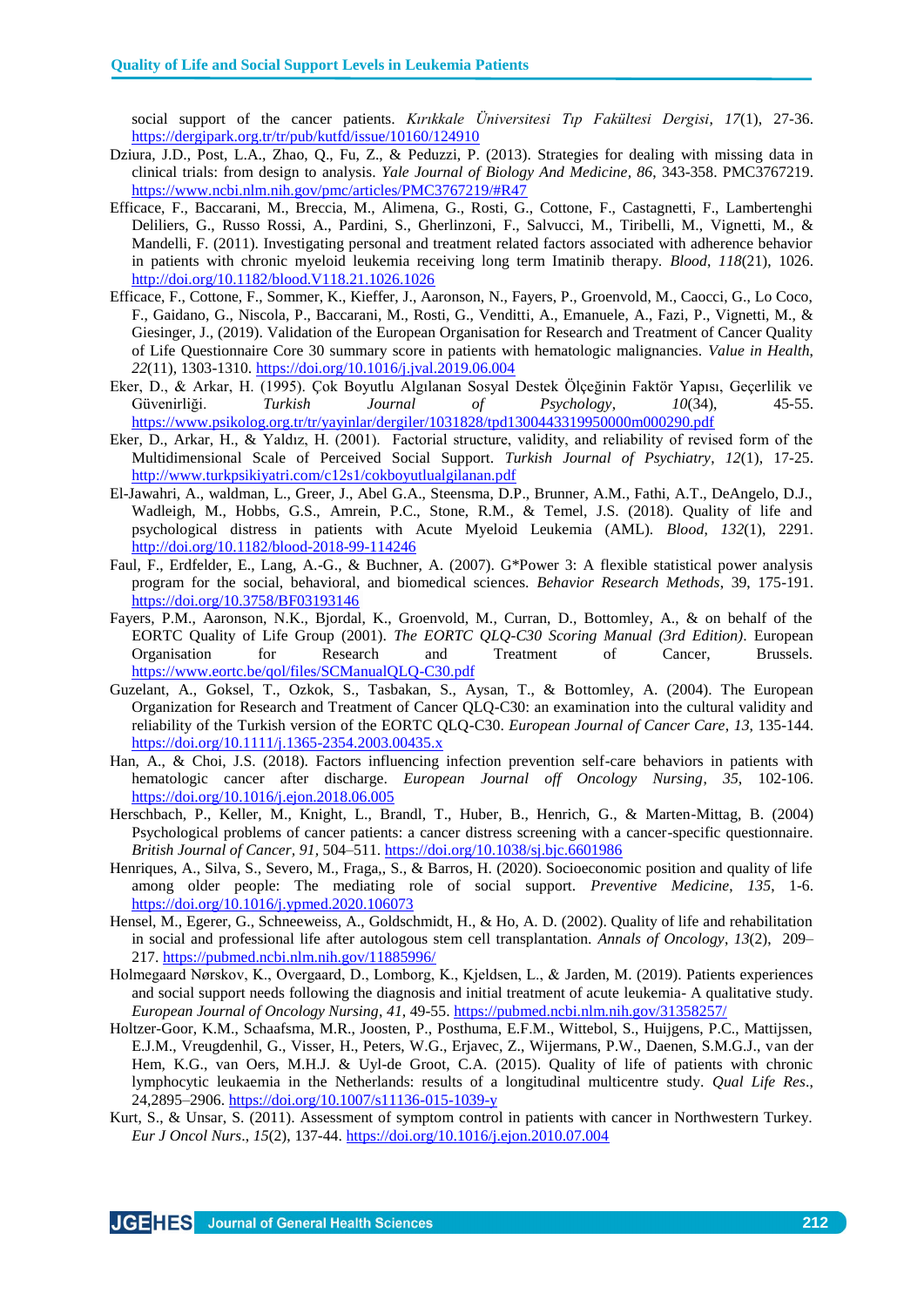- Lepretre, S., Touboul, C., Flinois, A., Kutikova, L., Makhloufi, K., Chauny, J-V., & Désaméricq, G., (2019). Quality of life impairment in adult patients with acute lymphoblastic leukemia with minimal residual disease in France. *Blood*, *134* (Supplement\_1), 5123.<http://doi.org/10.1182/blood-2019-122466>
- Leukemia & Lymphoma Society (2020). *Facts and Statistics*. Leukemia & Lymphoma Society https://www.lls.org/facts-and-statistics/facts-and-statistics-overview/facts-and-statistics#Leukemia (accessed 07.07.2020).
- Levin, T.T., Li Y., Riskind, J., & Rai, K.(2007). Depression, anxiety and quality of life in a Chronic Lymphocytic Leukemia cohort. *General Hospital Psychiatry*, 29, 251-256. <https://pubmed.ncbi.nlm.nih.gov/17484943/>
- Liao, Y-C., Shun, S-C., Liao, W-Y., Yu, C-J., Yang, P-C., & Lai, Y-H. (2014). Quality of life and related factors in patients with newly diagnosed advanced lung cancer: a longitudinal study. *Oncology Nursing Forum*, *41*(2), E44–E55. [https://onf.ons.org/onf/41/2/quality-life-and-related-factors-patients-newly-diagnosed](https://onf.ons.org/onf/41/2/quality-life-and-related-factors-patients-newly-diagnosed-advanced-lung-cancer-longitudinal)[advanced-lung-cancer-longitudinal](https://onf.ons.org/onf/41/2/quality-life-and-related-factors-patients-newly-diagnosed-advanced-lung-cancer-longitudinal)
- Malik, M., MPhil, I.R., & Hussain, A. (2021). Health related quality of life among blood cancer patients in Pakistan: A cross sectional survey. *The Journal of Health Care Organization, Provision, and Financing*, 58, 1-6.<https://doi.org/10.1177/00469580211025211>
- Mierzynska, J., Taye, M., Pe, M., Coens, C., Martinelli, F., Pogoda, K., Velikova, G., Bjelic-Radisic, V., Cardoso, F., Brain, E., Ignatiadis M., Piccart, M., Van Tienhoven, G., Mansel R., Wildiers H., Bottomley, A., on behalf of EORTC and EORTC Breast Cancer Group (2020). Reference values for the EORTC QLQ-C30 in early and metastatic breast cancer. *European Journal of Cancer*, *125*, 69-72. <https://doi.org/10.1016/j.ejca.2019.10.031>
- Ministry of Health General Directorate of Public Health (2019). *Cancer Statistics Turkey*. Turkey Republic Ministry of Health General Directorate of Public Health, Ankara.
- Molica, S. (2005). Quality of life in chronic lymphocytic leukemia: A neglected issue. *Leukemia & Lymphoma*, 46(12),1709–1714.<https://doi.org/10.1080/10428190500244183>
- Ng, C.G., Mohamed, S., See, M.H., Harun, F., Dahlui, M., Sulaiman, A.H., Zainal, N.Z., Taib, N.A., & on behalf of the MyBCC Study group. (2015). Anxiety, depression, perceived social support and quality of life in Malaysian breast cancer patients: a 1-year prospective study. *Health and Quality of Life Outcomes*, *13*(205), 1-9.<https://doi.org/10.1186/s12955-015-0401-7>
- Oh, G.H., Yeom, C-W., Shim, E-J., Jung, D., Lee, K-M., Son, K-L., Kim, W-H., Moon, J.Y., Jung, S., Kim, T-Y., Im, S-A., Lee, K-H., & Hahm, B-J. (2020). The effect of perceived social support on chemotherapyrelated symptoms in patients with breast cancer: A prospective observational study. *Journal of Psychosomatic Research*, *130*, 1-31.<https://doi.org/10.1016/j.jpsychores.2019.109911>
- Pamuk, E.G., Harmandar, F., Ermantaş, N., Harmandar, O., Turgut, B., Demir, M., & Vural, Ö. (2008). EORTC QLQ-C30 assessment in Turkish patients with hematological malignancies. *Annals Hematology*, *87*, 305- 310.<https://pubmed.ncbi.nlm.nih.gov/18219486>
- Pashos, C.L., Flowers, C.R., Kay, N.E., Weiss, M., Lamanna, N., Farber, C., Lerner, S., Sharrman, J., Grinblatt, D., Flinn, I.W., Kozloff, M., Swern, A.S., Street, T.K., Sulliavan, K.A., Harding, G., & Khan, Z.M. (2013). Association of health-related quality of life with gender in patients with B-cell chronic lymphocytic leukemia. *Support Care Cancer*, *21*, 2853-2860.<https://pubmed.ncbi.nlm.nih.gov/23748484>
- Sacha, T., Góra-Tybor, J., Wąsak-Szulkowska, E., Kyrcz-Krzemień, S., Mędraś, E., Becht, R., Bober, G., Kotowska, A., Wącław, J., & Hellmann, A. (2017). Quality of life and adherence to therapy in patients with Chronic Myeloid Leukemia treated with Nilotinib as a second-line therapy: A Multicenter prospective observational study. *Clinical Lymphoma, Myeloma & Leukemia*, *17*(5), 283-95. <http://dx.doi.org/10.1016/j.clml.2017.01.001>
- Santos, F.R.M., Kozasa, E.H., de Lourdes, L F Chauffaille, M., Colleoni, G.W.B., & Leite, J.R. (2006). Psychosocial adaptation and quality of life among Brazilian patients with different hematological malignancies. *Journal of Psychosomatic Research*, *60*, 505-511[. https://pubmed.ncbi.nlm.nih.gov/16650591](https://pubmed.ncbi.nlm.nih.gov/16650591)
- Savcı, A.B. (2006). *The factors effecting quality of life and the level of social support in cancer patients*. (Unpublished master's thesis). Ataturk University, Health Science Institute, Department of Public Health, Erzurum, Turkey.
- Schumacher, A., Wewers, D., Heinecke, A., Sauerland, C., Koch, O. M., van de Loo, J., Büchner, T., & Berdel, W.E. (2002). Fatigue as an important aspect of quality of life in patients with acute myeloid leukemia. *Leukemia Research*, *26*(4), 355–362.<https://pubmed.ncbi.nlm.nih.gov/11839378>
- Shanafelt, T.D., Bowen, D.A., Venkat, C., Slager, S.L., Zent, C.S., Kay, N.E., Reinalda, M., Tun, H., Sloan, J.A., & Call, T.G. (2009). The physician–patient relationship and quality of life: Lessons from chronic lymphocytic leukemia. *Leukemia Research*, *33*(2), 263–270.<https://pubmed.ncbi.nlm.nih.gov/18656259>
- Shaulov, A., Rodin, G., Popovic, G., Caraiscos, V.B., Le, L.W., Rydall, A., Schimmer, A.D., & Zimmermann, C. (2019). Pain in patients with newly diagnosed or relapsed acute leukemia. *Supportive Care in Cancer*, *27,* 2789-2797.<https://doi.org/10.1007/s00520-018-4583-5>

JGEHES Journal of General Health Sciences